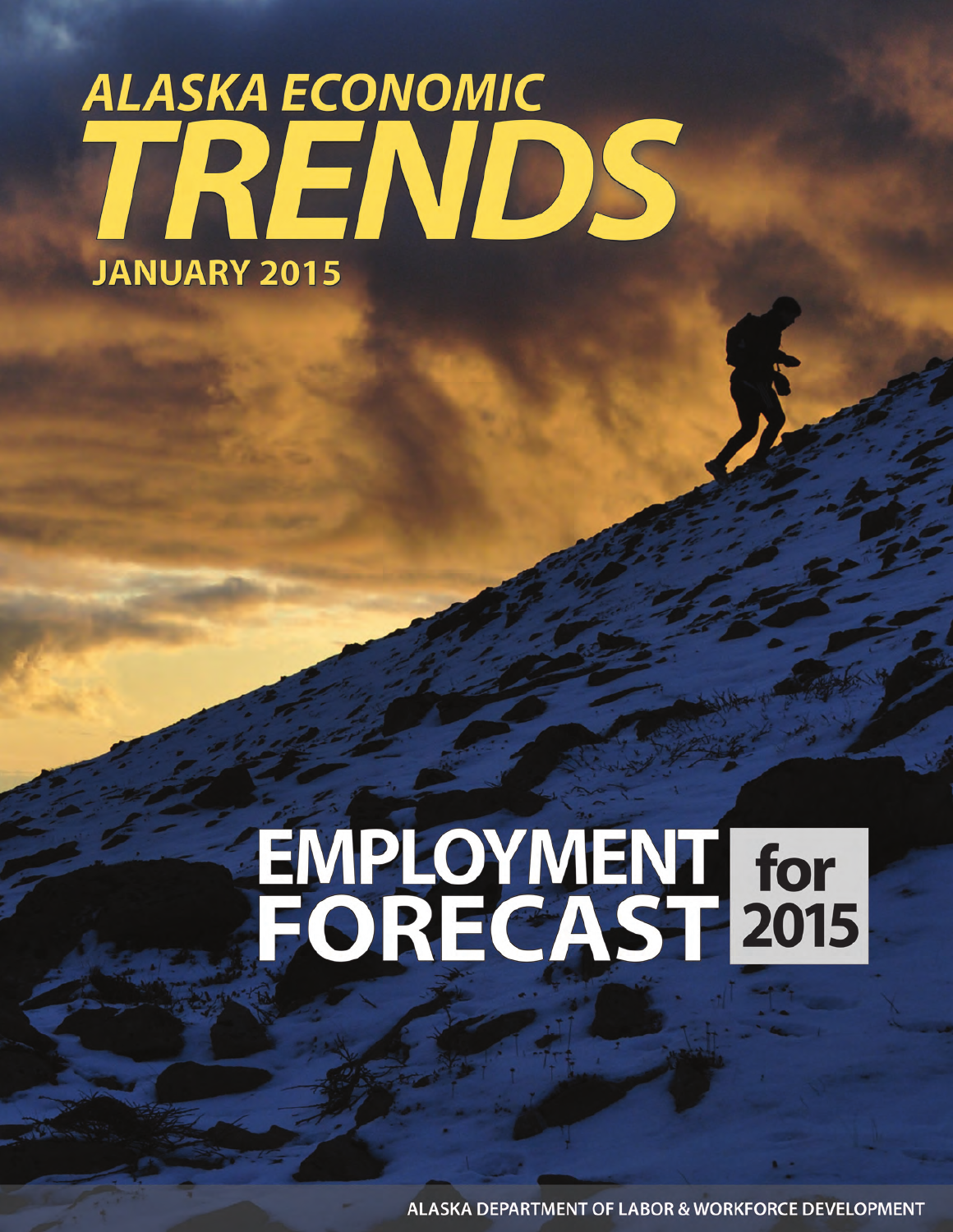# **ALASKA ECONOMIC** TRENDS

**JANUARY 2015** Volume 35 Number 1 ISSN 0160-3345

# EMPLOYMENT FORECAST for 2015

| Statewide<br>By CAROLINE SCHULTZ | PAGE 4         | Anchorage<br>By NEAL FRIED | PAGE 8         |
|----------------------------------|----------------|----------------------------|----------------|
| <b>Fairbanks</b>                 | <b>PAGE 11</b> | Southeast                  | <b>PAGE 15</b> |
| By ALYSSA SHANKS                 |                | By CONOR BELL              |                |

To request a free electronic or print subscription, e-mail trends@alaska.gov or call (907) 465-4500. *Trends* is on the Web at **labor.alaska.gov/trends***.* 

**ALASKA DEPARTMENT of LABOR** and WORKFORCE DEVELOPMENT

> **Bill Walker,** Governor

**Heidi Drygas,** Commissioner

**Dan Robinson** Chief, Research and Analysis **Sara Whitney** Editor

**Sam Dapcevich** Cover Artist

ON THE COVER: O'Malley Peak, photo by Flickr user Paxson Woelber Flickr license: creativecommons.org/licenses/by-nc/4.0/legalcode

Alaska Economic Trends is a monthly publication dealing with a wide variety of economic issues in the state. Its purpose is to inform the public about those issues. *Trends* is funded by the Employment Security Division of the Alaska Department of Labor and Workforce Development. It's published by the Research and Analysis Section. *Trends* is printed and distributed by Assets, Inc., a vocational training and employment program, at a cost of \$1.37 per copy. Material in this publication is public information, and with appropriate credit may be reproduced without permission.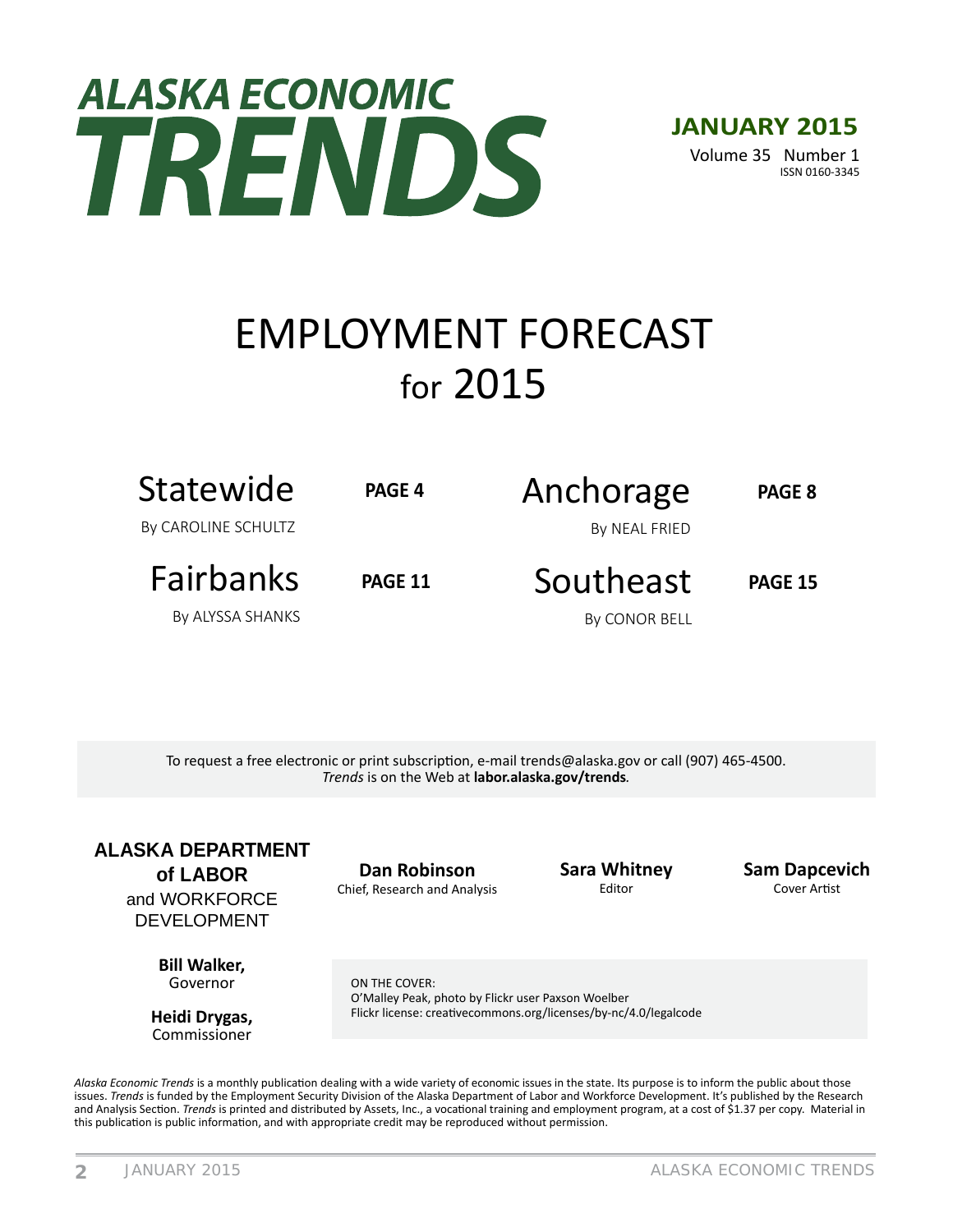#### Administration acts quickly to begin addressing budget shortfall



#### **By Heidi Drygas** Commissioner



Follow the Alaska Department of Labor and Workforce Development on Facebook (facebook. com/alaskalabor) and Twitter (twitter.com/ alaskalabor) for the latest news about jobs, workplace safety, and workforce development.

Happy New Year! I am honored to serve in the Walker-Mallott Administration as a voice for Alaska's workforce, and I am ready to roll up my sleeves and get to work improving the lives of Alaska's workers and increasing workforce development opportunities here in our state. I have a passion for Alaska and for Alaska's workers.

In this month's *Trends* we present the Department of Labor and Workforce Development's annual economic forecast.

While consumers are celebrating lower prices at the gas pump, these lower oil prices are impacting our state's income. Alaskans know that our state government and the services we provide are funded primarily through tax revenue on oil and gas production, and the current low prices will mean less revenue — a budget shortfall of more than \$3 billion in 2015.

As the forecast details, there is some good news. There will be higher employment in the energy and related industries while work is completed on current exploration and production projects. Construction, health care, and tourism will all continue to add jobs. But the growth in other industries won't offset the loss of state and federal jobs. Some sectors will likely decline as those projects wind down.

While Alaska is facing tremendous economic challenges, we also have significant opportunities before us.

Even before the Dec. 1 inauguration, the Walker-Mallott Administration began addressing the revenue shortfall through cost reductions.

In late December, Gov. Walker issued Administrative Order 271 to halt nonobligated spending on six projects: Ambler Road, Juneau Access Road, Susitna-Watana Dam, Kodiak Launch Complex, Knik Arm Crossing, and Alaska Stand Alone Pipeline Project.

The action allows the Walker Administration to weigh the substantial state investment that would be needed on these massive projects during this fiscally challenging time. A copy of Administrative Order 271 is available at gov.alaska.gov/Walker\_media/documents/20141226-administrativeorder-271.pdf.

Additionally, Gov. Walker will consider recommendations from commissioners to streamline state services and cut spending, with a focus on redesigning or combining programs without diminishing services to Alaskans.

The governor has asked for ways to maintain regional strength, to partner with local governments and nonprofit organizations, and to evaluate whether the state should continue programs that are not legally required.

In an innovative move, Gov. Walker also invited state employees and the public for input on cutting the budget, with online access available at gov.alaska.gov/Walker/ press-room/budget-survey.html.

The administration is taking a two-pronged approach: looking at future economic development, as well as near-term cost savings.

Gov. Walker recently signed a liquefied natural gas agreement with Japan-based Resources Energy, Inc., extending Alaska's longstanding partnership with Japan in energy markets. REI is exploring whether to build liquefaction facilities in Alaska to export LNG to Japan, which would provide an energy source to replace some of the country's nuclear power after the Fukushima shutdown.

REI is also working on a smaller LNG project in Cook Inlet to begin deliveries by 2020. The state will work with REI on this project through a coordinated permitting system and potential partial funding through the Alaska Industrial Development and Export Authority.

Alaskans will weather our current fiscal storm and seize the opportunities for a stable economic future.

Heidi Drygas was appointed Commissioner of the Alaska Department of Labor and Workforce Development by Gov. Bill Walker in December 2014. Prior to being named commissioner, Drygas spent nearly a decade as General Counsel to the Alaska District Council of Laborers. She received a bachelor's degree in history from the University of Alaska Fairbanks and a law degree from Willamette University. Born and raised in Fairbanks, Drygas grew up hiking, fishing, camping, and skiing. She is an avid cook and active member of Alaska's food writers' community with a food blog titled *Chena Girl Cooks.*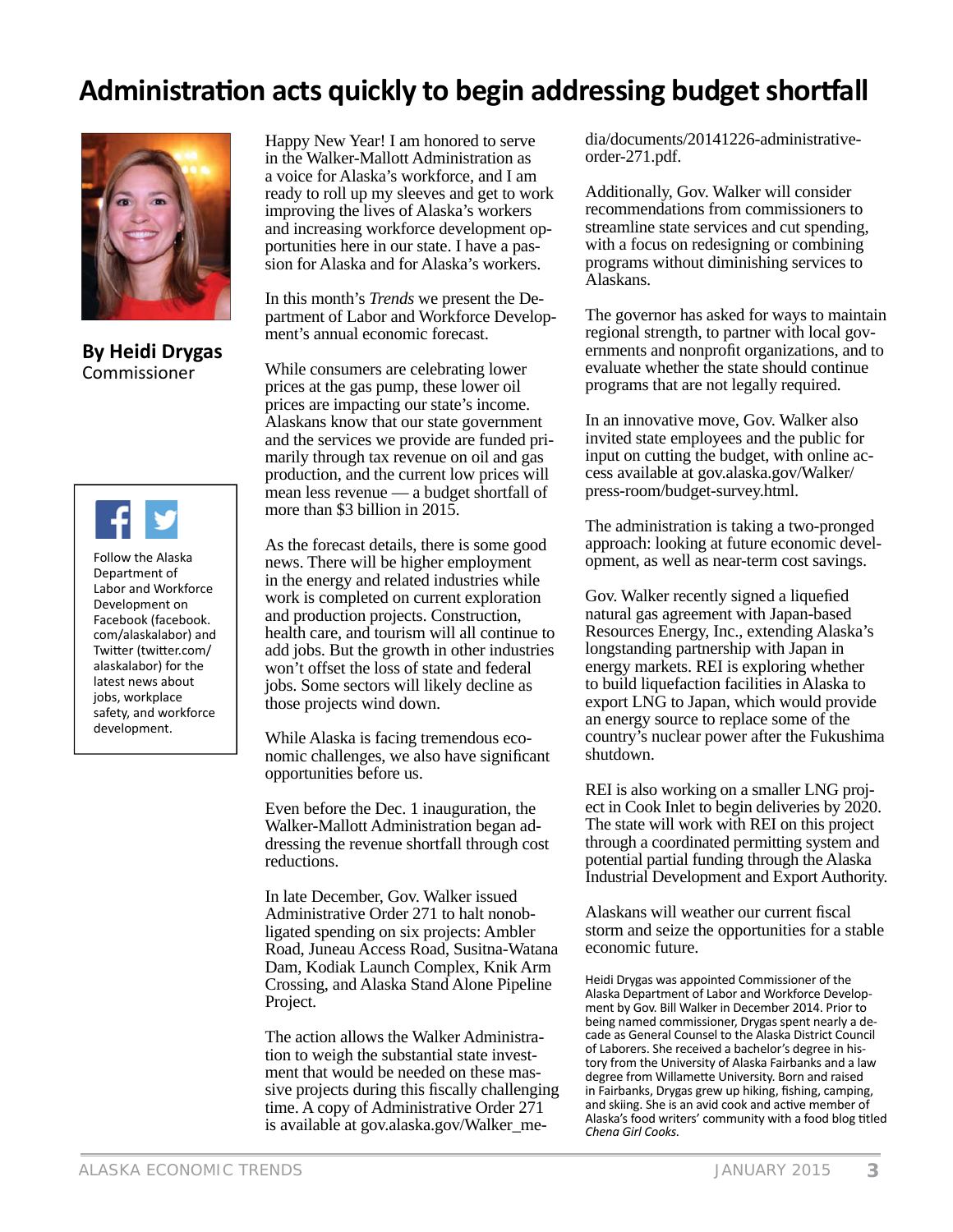# EMPLOYMENT FORECAST **FOR 2015**

#### Alaska's job count expected to remain steady this year

#### By CAROLINE SCHULTZ

laska is not expected to gain jobs in 2015, as the state faces downward pressure from low oil prices and tightened government budgets. Net job growth is expected to be flat after an estimated 0.3 percent gain in 2014. (See Exhibit 1.)

Employment growth tapered in Alaska after a strong recovery from the national recession. Alaska added nearly 5,000 jobs per year between 2010 and 2012, bolstered by stimulus-funded construction projects. flush state capital budgets, and high oil prices. Growth slowed in 2013 as shrinking federal civilian employ-



# No Growth Forecasted for 2015

\*Preliminary \*\*Forecast

Source: Alaska Department of Labor and Workforce Development, Research and Analysis Section



ment and local government cutbacks led to public sector losses. Government losses continued into 2014, accompanied by softening private sector growth.

Declines in government are expected to last into 2015, with the addition of slight state government losses. The

recent drop in oil prices all but guarantees a substantial budget deficit for state fiscal years 2015 and 2016, but diminished state oil revenue isn't yet a crisis. Alaska has racked up enviable savings accounts that will help the state weather the next few years if the low price environment lingers. These savings will keep the lights on for state government, but the fiscal year 2016 capital budget will likely be slashed compared to prior years.

Private employers will likely continue to add jobs this year, but not enough to outweigh government losses.

Alaska's economy is more sensitive to government cuts than most other states because of its high per capita civilian government employment, active duty military, and inflows of other federal spending.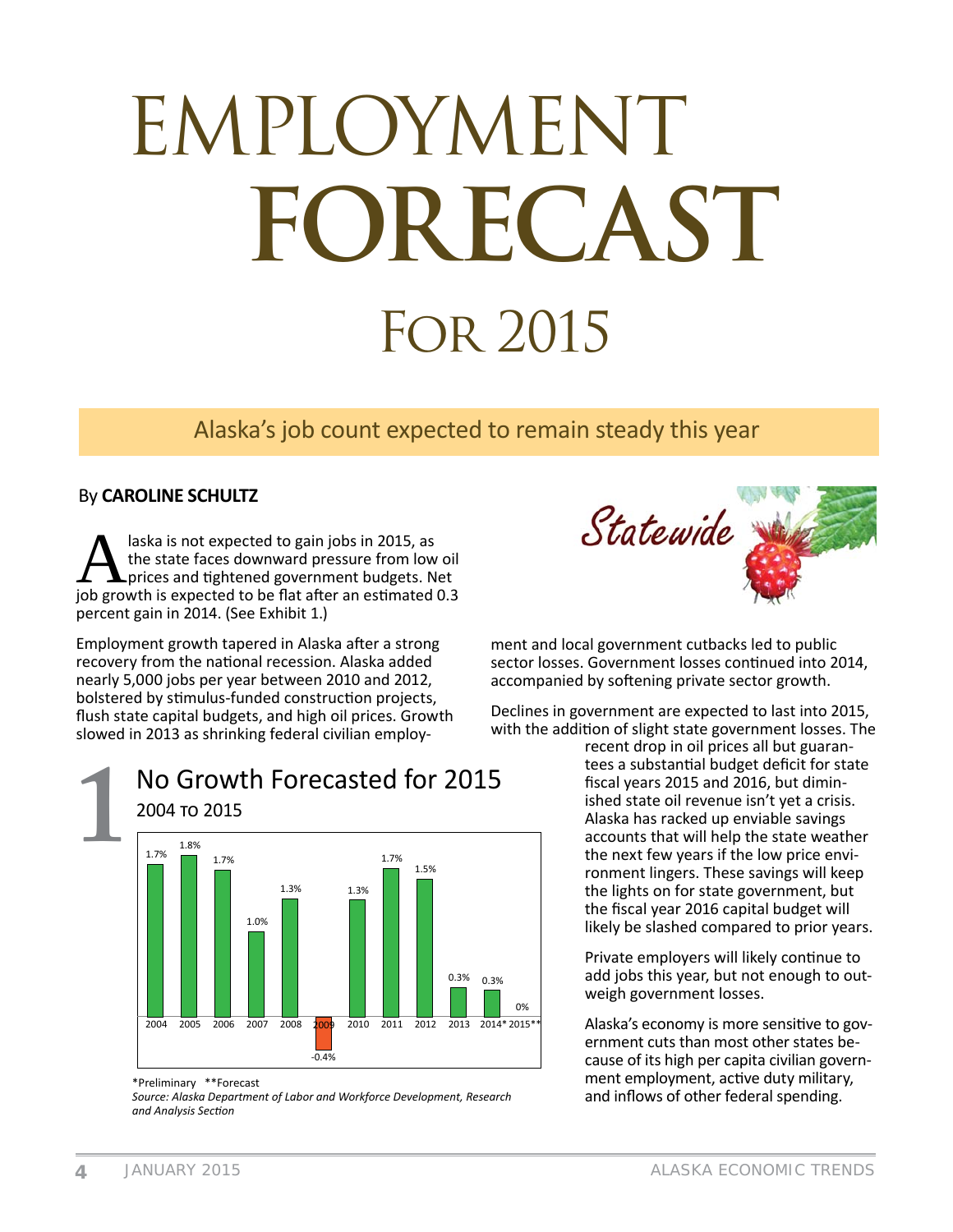

*Source: Alaska Department of Labor and Workforce Development, Research and Analysis SecƟ on*

The recent period of cheap oil has heightened awareness of the state's reliance on oil, but it hasn't sent the economy into a tailspin, and not all sectors are flat. Still, none have sufficient momentum this year to pull the state out of the doldrums.

#### **Government jobs decline**

Most of 2015's job losses will be in the public sector, which is expected to shrink by 800 jobs. Government declines are slowing, though: 1,600 jobs were lost in 2013, and 800 in 2014. (See Exhibit 2.)

The federal government has led the pack in cuts and will incur a fifth year of reductions, but this year will be the first that state and local government losses will rival the federal decline.

Federal agencies will continue to lose personnel through attrition and lower seasonal hiring in an effort to trim budgets under increased scrutiny. This trend should no longer be a surprise and is likely the new normal for Alaska, although the state will continue to receive more federal money per capita than most.

Federal employment will likely flatten out eventually, especially if the state's major military bases retain their prominence, but continued losses are projected for the short run.

State government, including the University of Alaska, will be under similar pressure in 2015, facing serious deficits and reaching deep into savings accounts to fund the budget. Similar to their federal counterparts, state agencies will likely trim operating costs through attrition, particularly from record levels of retirements due to the state's aging workforce.

Losses are expected to be mild in 2015, with just 100 jobs forecasted to be lost between State of Alaska administration and the University of Alaska. This is partly because the fiscal year 2016 operating budget doesn't go into effect until halfway through 2015.

Local government losses are expected to continue in 2015. Local administrations and school districts have already faced reduced federal funding, and 2015 will likely bring reductions in state revenue transfers as well. School districts will generate the biggest losses in 2015, mostly in the Anchorage School District.

Gains in the private sector will likely neutralize these government losses, resulting in 2015's flat forecast. Oil and gas, manufacturing, retail trade, health care, and leisure and hospitality are all expected to grow. Losses are forecasted in construction, information, professional business services, and the broad category called "other services."

#### **ConƟ nued job growth for oil and gas**

The oil and gas industry will continue to add jobs in 2015, despite low oil prices, because of a long list of projects under way on the North Slope including Exxon's development of the Point Thompson project and continuing work at ConocoPhillip's Kuparuk and Colville River units. New players in the Alaska oil industry, such as the Spanish firm Repsol and independent Calleus, have announced plans to explore and develop new facilities, but the employment impact of these moves in 2015 are hard to predict.

Some of the most familiar faces will have a smaller presence in 2015. BP laid off about 275 employees and sold a sizeable chunk of North Slope assets to Hillcorp, which will likely rehire many of the laid-off workers but not all. Oil services giant CH2MHill sought to sell most of its Alaska operations in late 2014, but no sale had been made at the time of publication.

Job growth in oil and gas is expected to slow in 2015, with 200 new jobs compared to the previous year's 500. (See exhibits 3 and 5.) Employers will likely move conservatively in 2015 in light of low prices, but a dramatic downturn isn't expected. Alaska remains a competitive place to extract oil, and companies operate based on both long- and short-term expectations.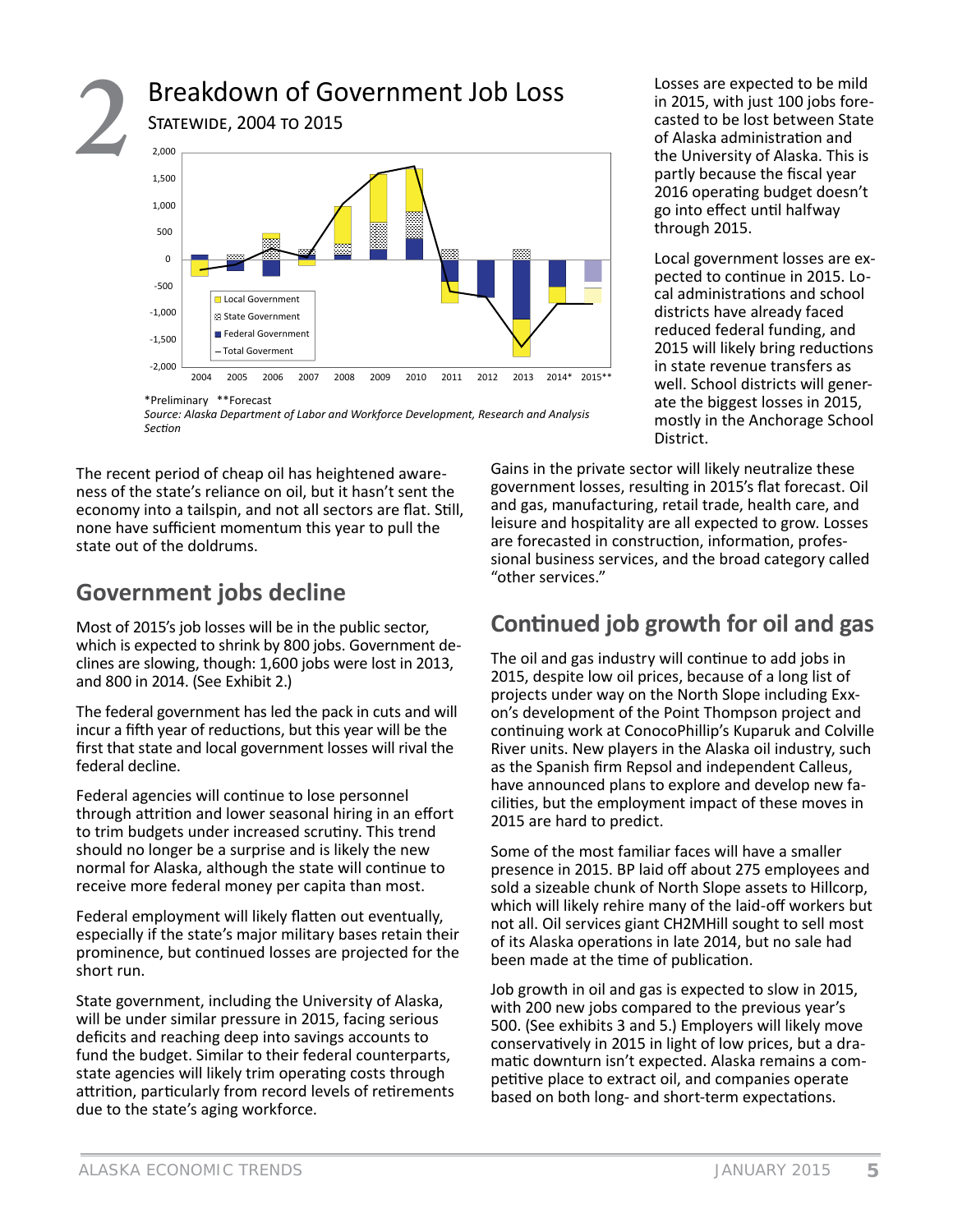# **3** Modest Growth for Oil and Gas Jobs





\*Preliminary \*\*Forecast

*Source: Alaska Department of Labor and Workforce Development, Research and Analysis SecƟ on*

#### **4** Slower Health Care Job Growth STATEWIDE, 2004 TO 2015



\*Preliminary \*\*Forecast

*Source: Alaska Department of Labor and Workforce Development, Research and Analysis SecƟ on*

#### **Construction slows**

The construction industry is expected to decline slightly in 2015 after strong growth in 2014. Many of last year's new construction jobs were related to oil and gas development and took place in the off-season. Other large projects around the state kept summer construction employment up slightly. The same volume of off -season oil and gas construction work isn't likely this year, and the lack of new projects will keep summer work flat or slightly down.

Industry losses could accelerate over the next few years if state and federal construction spending remains low,

but because of projects already in the pipeline, the 2015 forecast is for only 100 fewer jobs than in 2014.

#### **Some growth for health care**

Private health care providers are forecasted to add 200 jobs in 2015. The industry has been a source of employment growth for the past 20-plus years, and although growth seems to be slowing (see Exhibit 4), experts still consider much of the state underserved.

Alaska's population is younger than the national average, but the state's 65-plus population is one of the fastest growing age groups and will need more health care as they age. The state also plans to expand Medicaid coverage to more low-income Alaskans, which could also contribute to growth in 2015.

Health care is part of a larger category that includes private education and social assistance employers. The social assistance industry was shaken in 2014 by the state's crackdown on Medicaid fraud, and several large social assistance firms went out of business as a result. The sector lost around 400 jobs in 2014, but losses aren't expected to be as severe in 2015.

#### **A mixed outlook for other industries**

Other industries expected to add jobs in 2015 include retail and leisure and hospitality. Several major new retailers have popped up in Southcentral recently, and more are slated to open this year. This year's visitor season is also expected to be strong, which will bolster restaurants, bars, and hotels.

Professional and business services is a broad category that includes, among others, law firms, engineers, and waste removal and temp agencies. Professional and business services is expected to lose jobs again in 2015, mostly due to low oil prices and a weak construction season, which have decreased demand for engineering services and geophysical studies. (See Exhibit 5.)

Caroline Schultz is an economist at the Department of Labor in Juneau. Reach her at (907) 465-6027 or caroline.schultz@alaska.gov.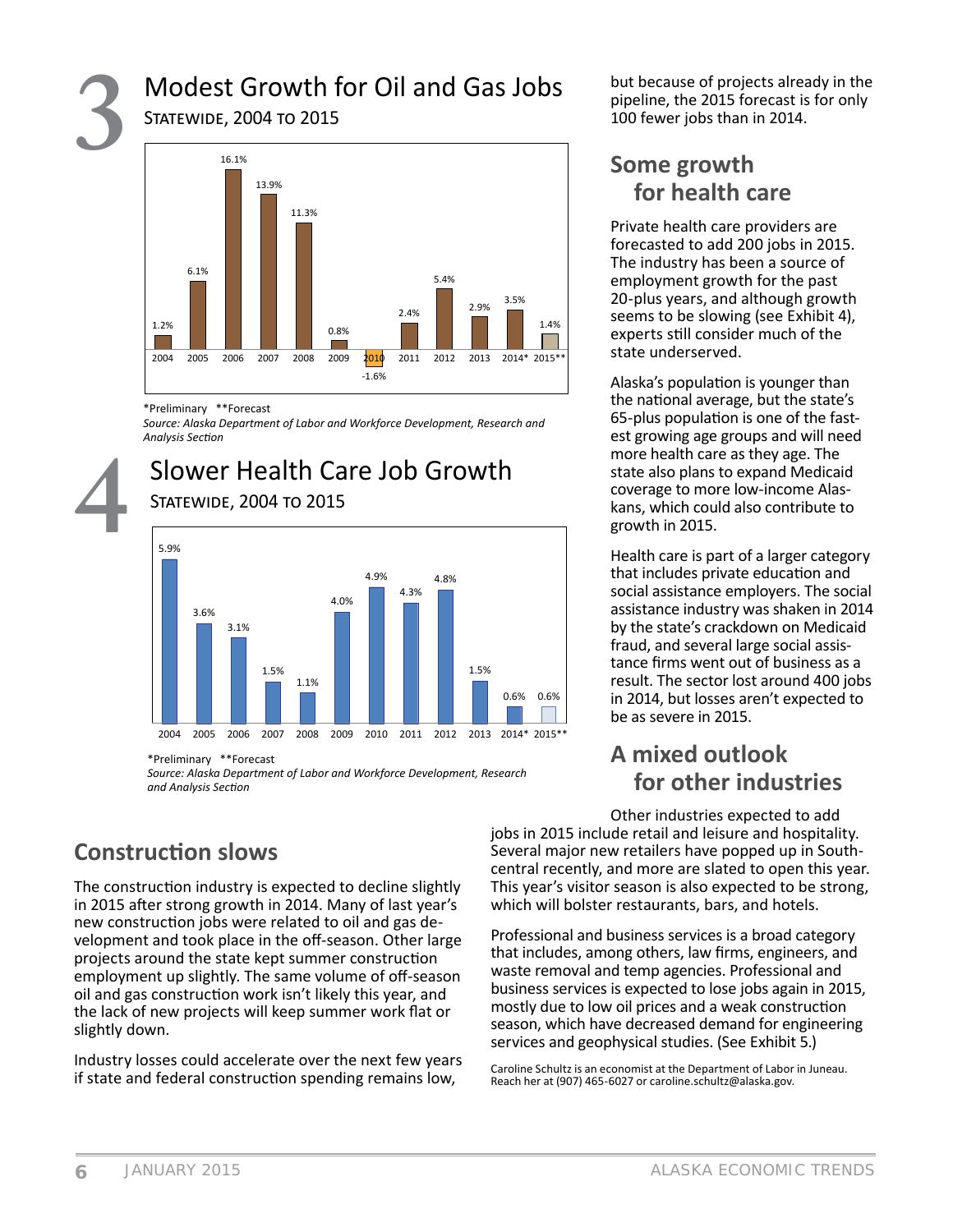# Statewide Employment Forecast<br><sup>2013</sup><sup>TO</sup> <sup>2015</sup>

|                                              |                      |                      |          | <b>Percent</b> |                |          | <b>Percent</b> |
|----------------------------------------------|----------------------|----------------------|----------|----------------|----------------|----------|----------------|
|                                              | 2013                 | 2014                 | Change   | Change         | 2015           | Change   | Change         |
|                                              | <b>Monthly</b>       | <b>Monthly</b>       | 2013 to  | 2013 to        | <b>Monthly</b> | 2014 to  | 2014 to        |
|                                              | Average <sup>1</sup> | Average <sup>1</sup> | 2014     | 2014           | Average        | 2015     | 2015           |
| Total Nonfarm Employment <sup>2</sup>        | 335,700              | 336,700              | 1000     | 0.3%           | 336,700        | 0        | $0\%$          |
| Natural Resources and Mining                 | 17,400               | 17,800               | 400      | 2.3%           | 18,000         | 200      | 1.1%           |
| Oil and Gas                                  | 14,100               | 14,600               | 500      | 3.5%           | 14,800         | 200      | 1.4%           |
| Construction                                 | 16,600               | 17,100               | 500      | 3.0%           | 17,000         | $-100$   | $-0.6%$        |
| Manufacturing                                | 14,200               | 14,500               | 300      | 2.1%           | 14,700         | 200      | 1.4%           |
| <b>Retail Trade</b>                          | 35,900               | 36,600               | 700      | 1.9%           | 36,900         | 300      | 0.8%           |
| <b>Wholesale Trade</b>                       | 6,600                | 6,600                | 0        | 0%             | 6,600          | 0        | $0\%$          |
| Transportation, Warehousing, and Utilities   | 21,700               | 21,600               | $-100$   | $-0.5%$        | 21,700         | 100      | 0.5%           |
| Information                                  | 6,200                | 6,300                | 100      | 1.6%           | 6,200          | $-100$   | $-1.6%$        |
| <b>Financial Activities</b>                  | 12,200               | 12,200               | $\Omega$ | 0%             | 12,200         | $\Omega$ | $0\%$          |
| <b>Professional and Business Services</b>    | 30,100               | 29,900               | $-200$   | $-0.7%$        | 29,700         | $-200$   | $-0.7%$        |
| Educational <sup>3</sup> and Health Services | 47,000               | 46,800               | $-200$   | $-0.4%$        | 47,000         | 200      | 0.4%           |
| <b>Health Care</b>                           | 33,500               | 33,700               | 200      | 0.6%           | 33,900         | 200      | 0.6%           |
| Leisure and Hospitality                      | 33,600               | 34,000               | 400      | 1.2%           | 34,300         | 300      | 0.9%           |
| <b>Other Services</b>                        | 11,700               | 11,600               | $-100$   | $-0.9%$        | 11,500         | $-100$   | $-0.9%$        |
| Government                                   | 82,500               | 81,700               | $-800$   | $-1.0%$        | 80,900         | $-800$   | $-1.0%$        |
| Federal Government <sup>4</sup>              | 15,300               | 14,800               | $-500$   | $-3.3%$        | 14,400         | $-400$   | $-2.7%$        |
| State Government <sup>5</sup>                | 26,300               | 26,300               | 0        | $0\%$          | 26,200         | $-100$   | $-0.4%$        |
| Local Government <sup>6</sup>                | 40,900               | 40,600               | $-300$   | $-0.7%$        | 40,300         | $-300$   | $-0.7%$        |
|                                              |                      |                      |          |                |                |          |                |

1 Preliminary and adjusted estimates

<sup>2</sup>Excludes self-employed workers, fishermen, domestic workers, and unpaid family workers

3 Private education only

4 Excludes uniformed military

5 Includes the University of Alaska

6 Includes elementary and secondary public school systems

*Source: Alaska Department of Labor and Workforce Development, Research and Analysis Section* 

#### **About these numbers**

The 2013 and 2014 employment numbers this forecast uses as base years may not match the employment numbers available on our Web site (laborstats.alaska.gov) as of January 2015.

Employment numbers go through several revisions before they are considered final. The first and largest revisions occur early in the year, and those revised numbers are released in March. Economists had a portion of the updated data when creating these forecasts.

All job numbers in the forecasts are annual averages. In other words, they're the average job counts for the 12 cal-

endar months and not an actual job count for any specific month.

Economists model statewide and regional industry forecasts using previous years' trends, and the forecasts are subjectively modified by analyst interpretation.

These forecasts are based on the assumption that the dynamic processes governing employment demand in specific industries will not change dramatically, and they don't attempt to forecast any economic catastrophies or booms. While it's unlikely these forecasts will be precise, they're considered the most likely midpoint outcomes, given specified assumptions.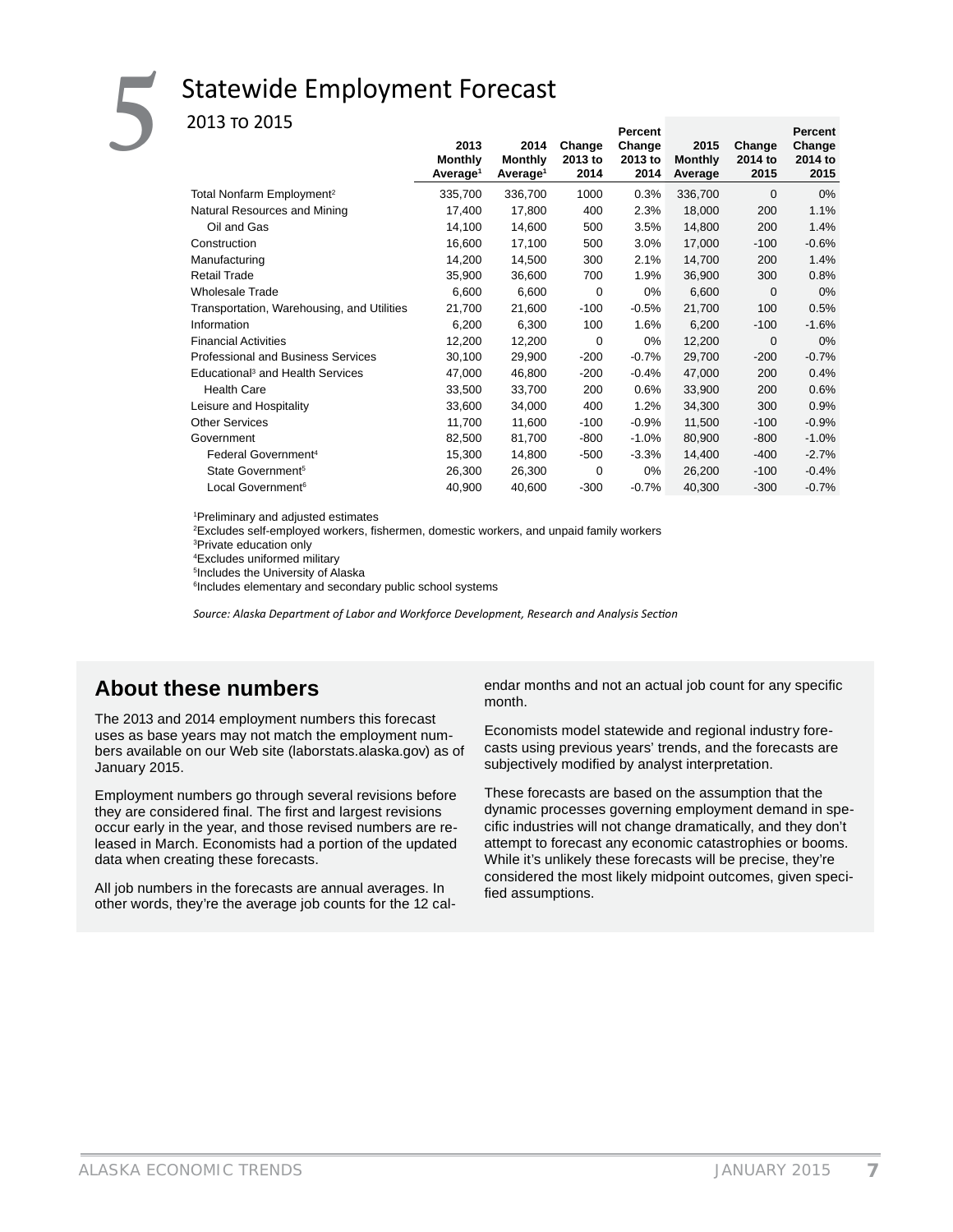# Anchorage faces greater uncertainty this year

#### **By NEAL FRIED**

nchorage's economy faces an extra layer of uncertainty this year. Oil prices fell in the latter part of 2014, and the state faces a record revenue deficit for 2015 and an even larger one in 2016. Whether oil prices fall further and how the oil industry reacts to the lower price environment will be major factors for Anchorage, where job growth has already slowed.

Jobs in the state's oil industry grew for seven solid years and helped power the Anchorage economy, but the industry is unlikely to fill that role this year. Some of the city's industries are projected to gain jobs  $-$  including tourism, health care, and retail - and these will offset some of the decline. Still, Anchorage is forecasted to lose 800 jobs in 2015. (See Exhibit 1.)

#### Oil industry will remain busy

Statewide oil industry employment appeared to hit a new record in 2014 after growing nearly every year since 2006. The effects of lower oil prices on these record job levels are a question mark for 2015.

Oil prices and employment have historically been correlated, but because a long list of projects is already under way and some sizeable new ones will likely move forward, the industry could sustain its current level of employment through 2015.



the end of the year. They aren't included in the employment numbers used here, but on-base reductions will ripple through the city's economy.

After vears of modest increases in state government. state employment may fall in 2015. For the second year in a row, the state's budget is under tremendous pressure and budget cuts are on the table. This means moderate losses in both general government and the University of Alaska are forecasted for 2015.

Local government employment fell by 300 in 2014 and will drop again in 2015. Because of tighter budgets, the Anchorage School District is likely to sustain losses similar to last year. State budget cuts could also put pressure on the Municipality of Anchorage budget if cuts to state pass-through funds like revenue sharing go through.

#### **Construction could sustain levels**

Building valuation in Anchorage was up by \$50 million,

#### **Public sector will** lose more ground

Anchorage lost both federal and local government jobs during the past two years, and this trend is forecasted to continue into 2015.

The city lost 300 federal jobs in 2014 and will lose additional ground this year, albeit more modestly. (See exhibits  $2$  and  $3$ .)

An additional negative at the federal level is the loss of uniformed military personnel. Joint Base Elmendorf-Richardson announced it would lose about 780 positions by

### Second Year of Job Losses

ANCHORAGE, 2005 TO 2015



#### \*Preliminary \*\*Forecast

Source: Alaska Department of Labor and Workforce Development, Research and Analysis Section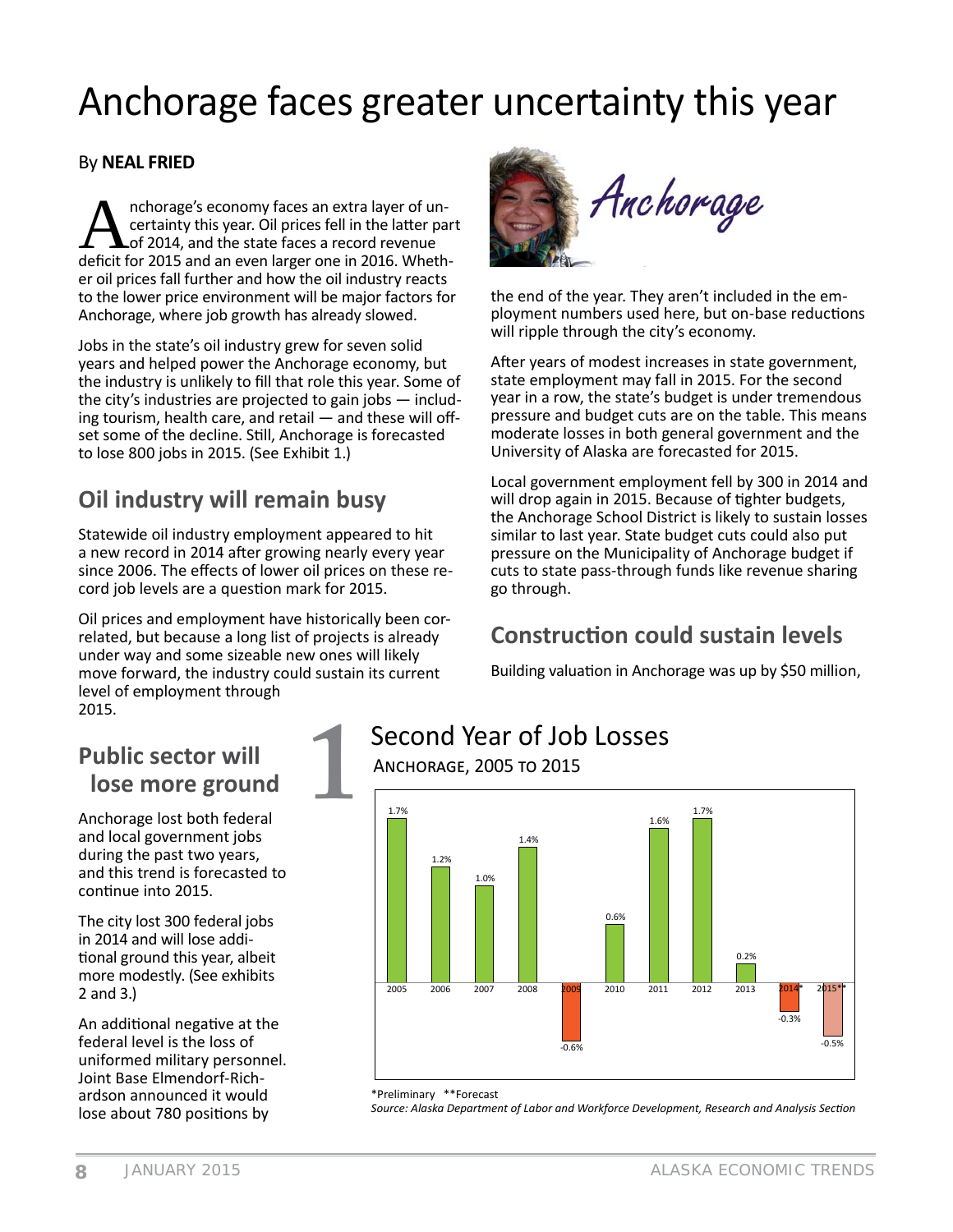### **Anchorage Employment Forecast**

2013 то 2015

|                                              | 2013<br><b>Monthly</b><br>Average <sup>1</sup> | 2014<br><b>Monthly</b><br>Average <sup>1</sup> | Change<br>2013 to<br>2014 | Percent<br>Change<br>2013 to<br>2014 | 2015<br><b>Monthly</b><br>Average | Change<br>2014 to<br>2015 | Percent<br>Change<br>2014 to<br>2015 |
|----------------------------------------------|------------------------------------------------|------------------------------------------------|---------------------------|--------------------------------------|-----------------------------------|---------------------------|--------------------------------------|
| Total Nonfarm Employment <sup>2</sup>        | 157,500                                        | 157,100                                        | $-400$                    | $-0.3%$                              | 156,300                           | $-800$                    | $-0.5%$                              |
| Natural Resources and Mining                 | 3,600                                          | 3,800                                          | 200                       | 5.6%                                 | 3,700                             | $-100$                    | $-2.7%$                              |
| Oil and Gas                                  | 3,400                                          | 3,600                                          | 200                       | 5.9%                                 | 3,500                             | $-100$                    | $-2.9%$                              |
| Construction                                 | 8,300                                          | 8,300                                          | 0                         | 0%                                   | 8,000                             | $-300$                    | $-3.8%$                              |
| Manufacturing                                | 2,200                                          | 2,100                                          | $-100$                    | $-4.5%$                              | 2,100                             | 0                         | $0\%$                                |
| Wholesale Trade                              | 4,900                                          | 4,800                                          | $-100$                    | $-2.0%$                              | 4,800                             | 0                         | $0\%$                                |
| <b>Retail Trade</b>                          | 17,100                                         | 17,700                                         | 600                       | 3.5%                                 | 18,000                            | 300                       | 1.7%                                 |
| Transportation, Warehousing, and Utilities   | 11,200                                         | 10,900                                         | $-300$                    | $-2.7%$                              | 10,800                            | $-100$                    | $-0.9%$                              |
| Information                                  | 3,900                                          | 4,100                                          | 200                       | 5.1%                                 | 4,100                             | 0                         | $0\%$                                |
| <b>Financial Activities</b>                  | 7,600                                          | 7,600                                          | 0                         | $0\%$                                | 7,600                             | 0                         | $0\%$                                |
| <b>Professional and Business Services</b>    | 20,900                                         | 20,700                                         | $-200$                    | $-1.0%$                              | 20,500                            | $-200$                    | $-1.0%$                              |
| Educational <sup>3</sup> and Health Services | 25,000                                         | 24,900                                         | $-100$                    | $-0.4%$                              | 25,000                            | 100                       | 0.4%                                 |
| <b>Health Care</b>                           | 18,200                                         | 18,600                                         | 400                       | 2.2%                                 | 19,000                            | 400                       | 2.1%                                 |
| Leisure and Hospitality                      | 16,900                                         | 16,800                                         | $-100$                    | $-0.6%$                              | 16,800                            | $\Omega$                  | 0%                                   |
| <b>Other Services</b>                        | 6,000                                          | 6,100                                          | 100                       | 1.7%                                 | 6,100                             | $\mathbf 0$               | $0\%$                                |
| Government                                   | 29,800                                         | 29,300                                         | $-500$                    | $-1.7%$                              | 28,800                            | $-500$                    | $-1.7%$                              |
| Federal Government <sup>4</sup>              | 8,700                                          | 8,400                                          | $-300$                    | $-3.4%$                              | 8,300                             | $-100$                    | $-1.2%$                              |
| State Government <sup>5</sup>                | 10,800                                         | 10,900                                         | 100                       | 0.9%                                 | 10,600                            | $-300$                    | $-2.8%$                              |
| Local Government <sup>6</sup>                | 10,300                                         | 10,000                                         | $-300$                    | $-2.9%$                              | 9,900                             | $-100$                    | $-1.0%$                              |

<sup>1</sup>Preliminary and adjusted estimates

<sup>2</sup>Excludes self-employed workers, fishermen, domestic workers, and unpaid family workers

<sup>3</sup>Private education only

<sup>4</sup>Excludes uniformed military

<sup>5</sup>Includes the University of Alaska

<sup>6</sup>Includes elementary and secondary public school systems

Source: Alaska Department of Labor and Workforce Development, Research and Analysis Section

or 9 percent, for the first 11 months of 2014, the highest since 2006. Construction employment estimates were also up slightly in 2014. Additional growth isn't likely for 2015 because of the completion of numerous large utility projects, fewer federal projects, and shrinking state capital budgets  $-$  but there appears to be enough work to keep employment levels within a few hundred jobs of 2014's level.

Construction will begin or continue on a number of sizeable buildings. These include the new engineering and industrial building and parking garage at University of Alaska Anchorage, a new 170-room patient housing facility for the Alaska Native Tribal Health Consortium, an \$11 million storage building for cement at the Port of Anchorage, and one to three new hotels.

The forecast for highway construction is for jobs to remain at last year's level. Continued low interest rates, a 6 percent increase in single-family home prices, and a small inventory on the market are likely to generate a decent year for residential construction.

#### **Steep Declines in Federal Jobs** ANCHORAGE, 2008 TO 2015



\*Preliminary \*\*Forecast Source: Alaska Department of Labor and Workforce Development, Research and Analysis Section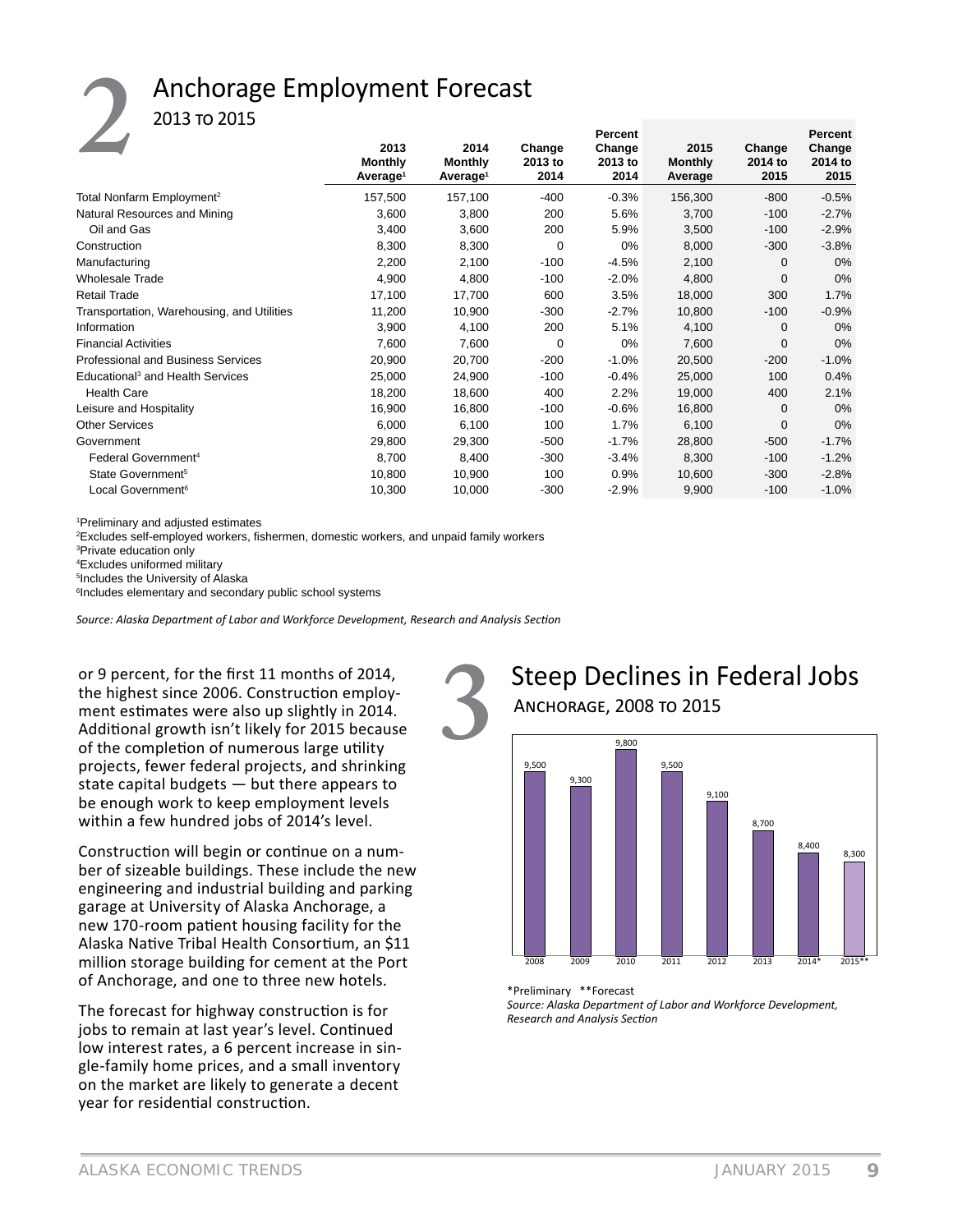#### **Health care growth** slows but still positive

Health care has long generated the largest number of annual jobs in Anchorage. During the past decade, health care employment grew 3.5 percent per year on average and was responsible for over a third of all job growth in Anchorage. (See Exhibit 4.) However, during the past two years, health care employment grew just 0.6 and 2.2 percent respectively. The forecast in 2015 is for moderate growth, similar to last year. Continued implementation of the Affordable Care Act and the expansion of Medicaid could add to those numbers.

#### Another good year for tourism

The leisure and hospitality industry, which includes hotels, bars and restaurants, and entertainment, is driven by local consumption habits as well as tourism. Last year's employment in this industry was relatively flat, with slight growth in accommodations and small losses in food services.

The visitor-dependent slice of this industry should fare well in 2015. A record 1 million tourists came through Anchorage last year, and bed taxes collected for the first three quarters of the year were up 8 percent.

The ingredients for another good visitor season are in place. The national economy has continued to grow, which will generate more convention and visitor traffic. The industry projects a 3 percent increase in cruise ship passengers and a 2 to 3 percent increase for all visitors in 2015, optimism that shows in new hotel construction. A new 144-room Marriott will open this year and at least one other new hotel will be built, with two or three more possible.

Employment in restaurants and bars, which represents two-thirds of leisure and hospitality jobs, tends to be fickle from year to year. During the past decade, these types of jobs have grown by more than 1,600, and a number of new restaurants will open in 2015. However, given the additional uncertainty in the economy and slow population growth, the forecast for this part of the industry is flat.

#### **Health Care Job Growth Slows**

ANCHORAGE, 2005 TO 2015



\*Preliminary \*\*Forecast

Source: Alaska Department of Labor and Workforce Development, Research and **Analysis Section** 

#### Average Home Price Inches Upward ANCHORAGE, 2005 TO 2014



\*Preliminary

Source: Alaska Department of Labor and Workforce Development, Research and Analysis Section

#### Retail could grow again this year

Last year was a banner year for retail. Retail employment grew strongly for the first time in over a decade, gaining 600 jobs, or 4 percent. This was the largest yearly increase for retail in Anchorage in 20 years and the largest gain among industries in 2014.

A long list of large stores opened or expanded over the

Continued on page 18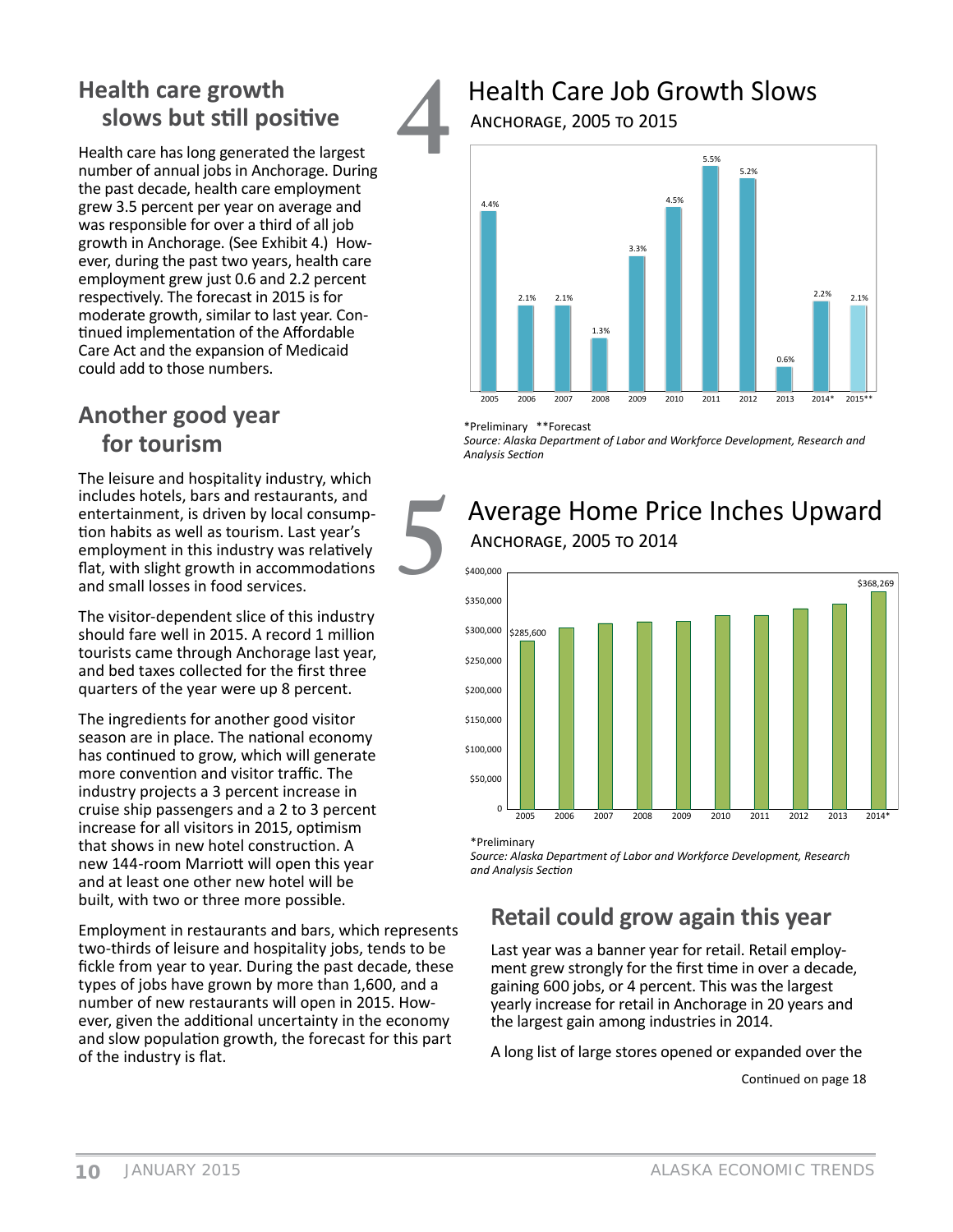# Fairbanks job growth will be back in the black

#### By ALYSSA SHANKS

The last few years have been rough for the Fairbanks North Star Borough. The area sustained a second year of job losses in 2014, primarily in professional and business services, social services, and the federal government.

The tide appears to have turned, with 2015 expected to bring 200 new jobs. However, that reversal won't entirely make up for the last few years of losses. (See exhibits 1 and 2.)

#### **Pillars of the economy**

For more than three decades, the military, state government (including the University of Alaska Fairbanks), and the civilian federal government have been pillars of the Fairbanks economy. The relative importance of each has waxed and waned as times have changed, but they remain the basic determinants of the area's economic health.

Although the outlook for state and federal government is less than rosy, losses over the prior two years took much of the slack out of these industries, and 2015 losses are expected to be minimal.



#### **Constructing stability**

Fairbanks construction rises and falls largely in response to the availability of state contracts, and the majority of construction projects for the Northern Region - an area roughly the size of California, Arizona, and Nevada combined - are based in Fairbanks.

In 2014, horizontal construction (road projects) and vertical construction (structures) each grew by 200 jobs. Major projects included the Fairbanks International Airport and the resurfacing of Johansen Expressway. Other projects included water and utility upgrades along with pavement and sidewalk replacements along portions of South Cushman Street. Although these are state-funded projects, they are contracted out to private construction companies, creating private-sector job growth.



<sup>\*</sup>Preliminary \*\*Forecast Source: Alaska Department of Labor and Workforce Development, Research and Analysis Section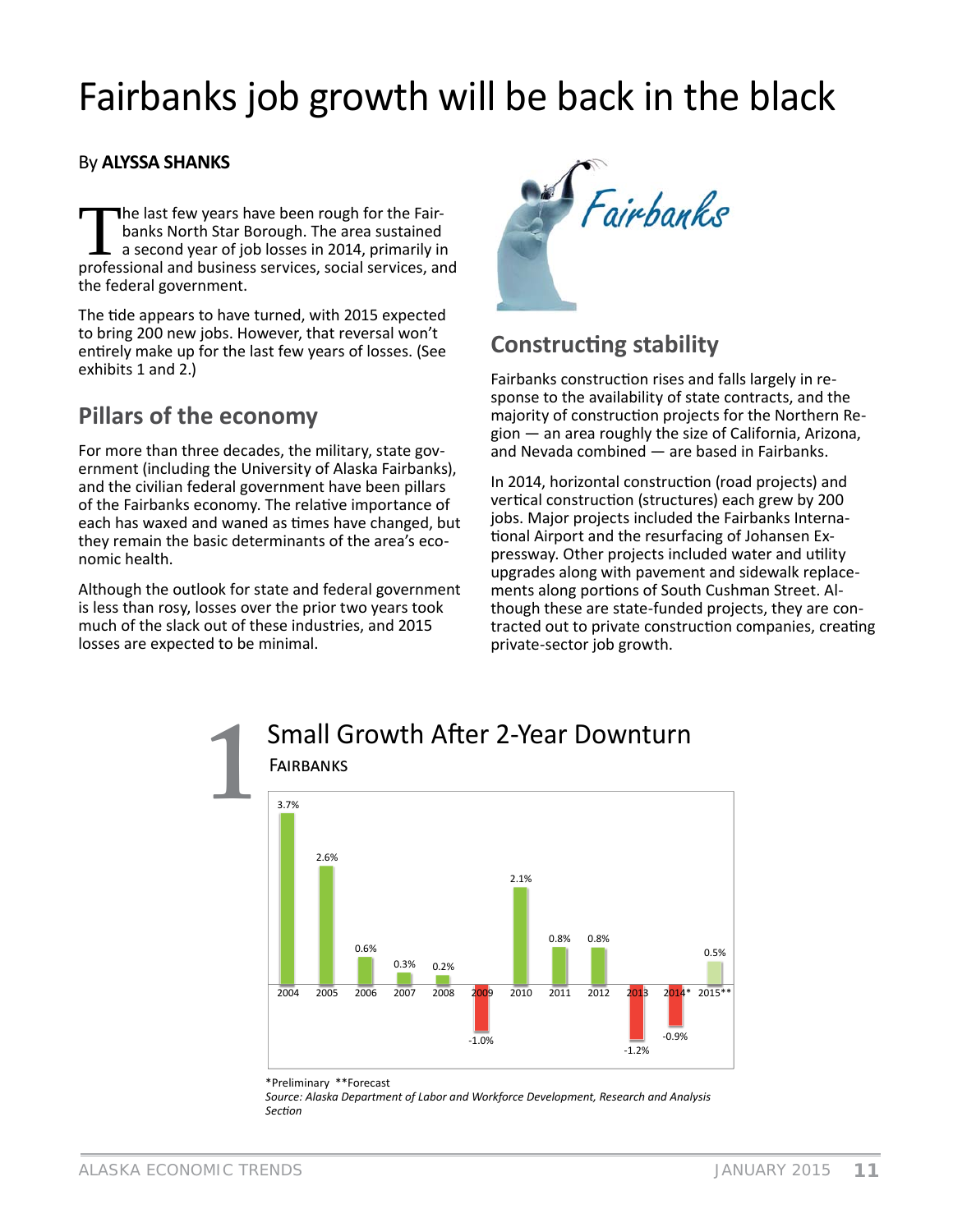#### **Fairbanks Employment Forecast**

|                      |                      |                | Percent         |                 |                           | Percent         |
|----------------------|----------------------|----------------|-----------------|-----------------|---------------------------|-----------------|
| 2013                 | 2014                 | Change         | Change          | 2015            | Change                    | Change          |
|                      |                      |                |                 |                 |                           | 2014 to         |
| Average <sup>1</sup> | Average <sup>1</sup> |                |                 |                 |                           | 2015            |
| 38,850               | 38,500               | $-350$         | $-0.9%$         | 38,700          | 200                       | 0.5%            |
| 1,450                | 1,400                | -50            | $-3.4%$         | 1,450           | 50                        | 3.6%            |
| 2,450                | 2,650                | 200            | 8.2%            | 2,650           | $\mathbf 0$               | $0\%$           |
| 600                  | 600                  | 0              | 0%              | 500             | $-100$                    | $-16.7%$        |
| 7,800                | 7,800                | 0              | 0%              | 7,950           | 150                       | 1.9%            |
| 4,650                | 4,700                | 50             | 1.1%            | 4,800           | 100                       | 2.1%            |
| 2,400                | 2,350                | -50            | $-2.1%$         | 2,450           | 100                       | 4.3%            |
| 500                  | 500                  | $\mathbf 0$    | 0%              | 500             | $\mathbf 0$               | $0\%$           |
| 1,400                | 1,350                | -50            | $-3.6%$         | 1,300           | -50                       | $-3.7%$         |
| 2,400                | 2,250                | $-150$         | $-6.3%$         | 2,400           | 150                       | 6.7%            |
| 5,250                | 5,150                | $-100$         | $-1.9%$         | 5,200           | 50                        | 1.0%            |
| 3,900                | 3,850                | -50            | $-1.3%$         | 3,900           | 50                        | 1.3%            |
| 4,200                | 4,250                | 50             | 1.2%            | 4,250           | 0                         | $0\%$           |
| 1,150                | 1,100                | -50            | $-4.3%$         | 1,100           | 0                         | $0\%$           |
| 11,650               | 11,450               | $-200$         | $-1.7%$         | 11,400          | -50                       | $-0.4%$         |
| 3,050                | 2,900                | $-150$         | $-4.9%$         | 2,900           | 0                         | $0\%$           |
| 5,450                | 5,400                | -50            | $-0.9%$         | 5,350           | -50                       | $-0.9%$         |
| 3,150                | 3,150                | 0              | 0%              | 3,150           | 0                         | $0\%$           |
|                      | <b>Monthly</b>       | <b>Monthly</b> | 2013 to<br>2014 | 2013 to<br>2014 | <b>Monthly</b><br>Average | 2014 to<br>2015 |

1 Preliminary and adjusted estimates

<sup>2</sup>Excludes self-employed workers, fishermen, domestic workers, and unpaid family workers

3 Private education only

4 Excludes uniformed military

5 Includes the University of Alaska

6 Includes elementary and secondary public school systems

*Source: Alaska Department of Labor and Workforce Development, Research and Analysis SecƟ on*

Privately funded vertical construction also contributed to job growth in 2014 with the construction of two new Walgreens and an AutoZone. The 2015 construction season is expected to bring two additional fast food restaurants to the northeast corner of Fairbanks along the Johansen Expressway.

The number of state-funded projects should remain relatively stable in 2015 with two new weigh stations built along the Richardson Highway, though paving costs have increased 20 percent after closure of the North Pole refinery and subsequent import of asphalt from the Kenai Peninsula. The number of industry jobs is also expected to remain stable.

#### **New retailers will add jobs**

The two new Walgreens and AutoZone will also add retail jobs in 2015. (See Exhibit 3.) One of the Walgreens opened in November 2014 and the second will open in February 2015. AutoZone will contribute to Fairbanks' already larger-than-average motor vehicle and parts dealer category. These types of stores made up 17 percent of all Fairbanks retail in 2013 versus 12 percent statewide. (See Exhibit 4.)

Retail is forecasted to gain 100 jobs in 2015 after gaining 50 in 2014. With these additional jobs, retail employment in the borough will hit a new high of 4,800.

#### **Falling jobs in financial activities**

The financial activities sector, which includes banks, credit unions, insurance agencies, and real estate renting and leasing companies, lost 50 jobs in 2014 and is expected to lose another 50 in 2015.

Several changes in the financial sector have contributed to these losses. A massive reduction in refinancing combined with an increase in online banking for everything from checking to mortgage lending and an increase in the use of online insurance providers have shackled local financial institutions' growth.

#### **Health care waxes and wanes**

Health care employment declined in 2014 as losses at the end of 2013 carried over into the new year. These declines were due in part to the bankruptcy of the Fairbanks Community Behavioral Health Center, which resulted in nearly 40 lost jobs. (See Exhibit 5.)

Despite 2014's downturn, the outlook for 2015 is posi-Ɵ ve. The industry is expected to add jobs, as several community health organizations such as the Tanana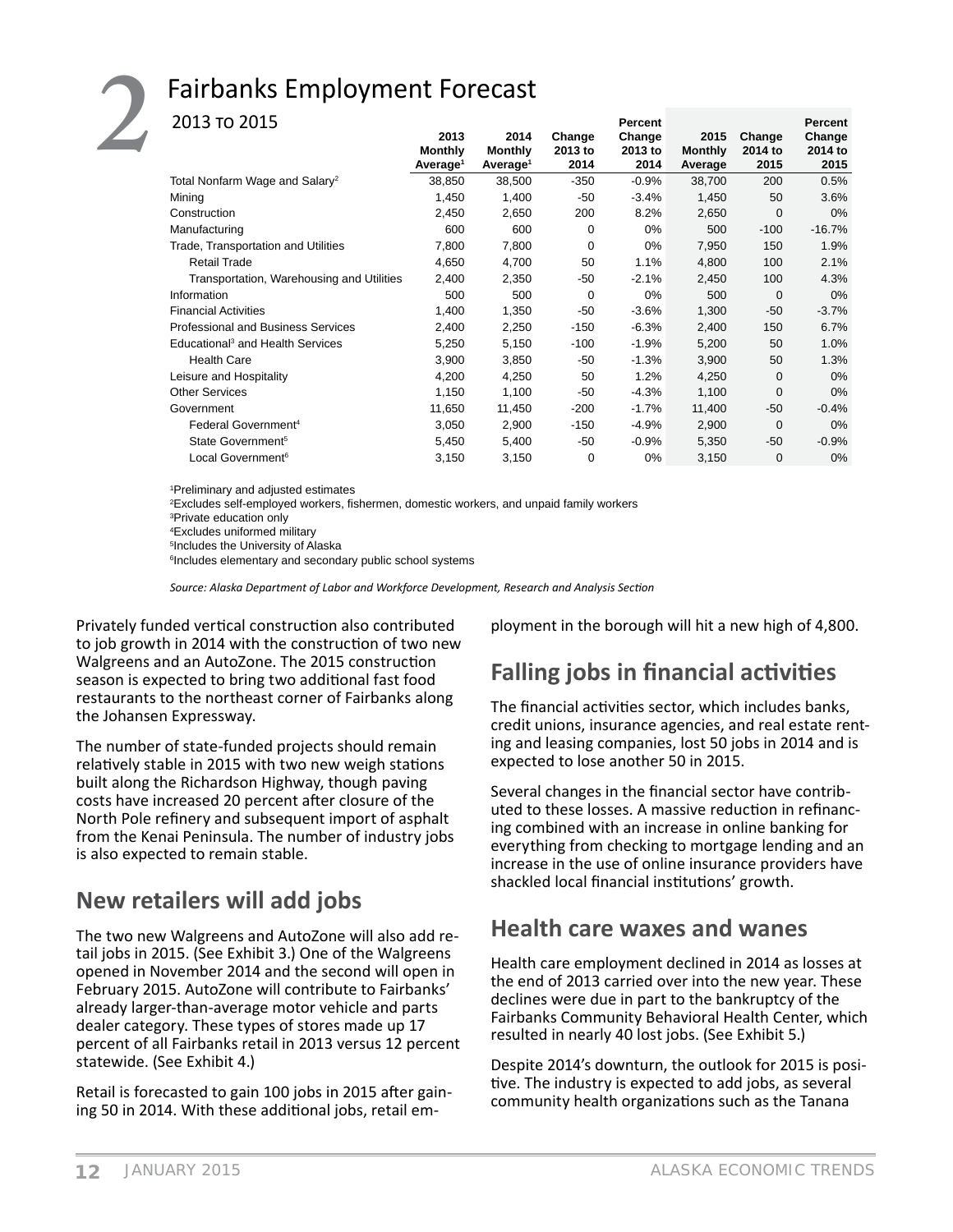#### Retail Forecasted to Hit New High

FAIRBANKS AVERAGE ANNUAL RETAIL JOBS, 2000 TO 2015



<sup>\*</sup>Preliminary \*\*Forecast Source: Alaska Department of Labor and Workforce Development, Research and Analysis Section

Chiefs Conference and Interior Community Health Center received more than \$400,000 in federal grants to expand service.



#### The end of an era

Flint Hills Refinery closed after nearly 40 years in business, and its transformation into a distribution company leveled a blow at the borough's manufacturing employment for 2015 with an estimated loss of 80 jobs.

At least 20 Flint Hills employees have remained with the company but relocated to the Lower 48, and others will take early retirement or find jobs elsewhere in the region.

#### Tourism, entertainment growth

The leisure and hospitality industry conjures thoughts of staying at hotels while on vacation, eating out at restaurants, going bowling, and grabbing a drink with friends. That industry did well in 2014, adding 50 jobs over the year.

However, despite predictions of more cruise ship passengers in 2015, many of whom will make their way up the highway to Fairbanks, the industry is expected to hold steady in part because of a decrease in winter aurora viewing tourism.



Source: Alaska Department of Labor and Workforce Development, **Research and Analysis Section**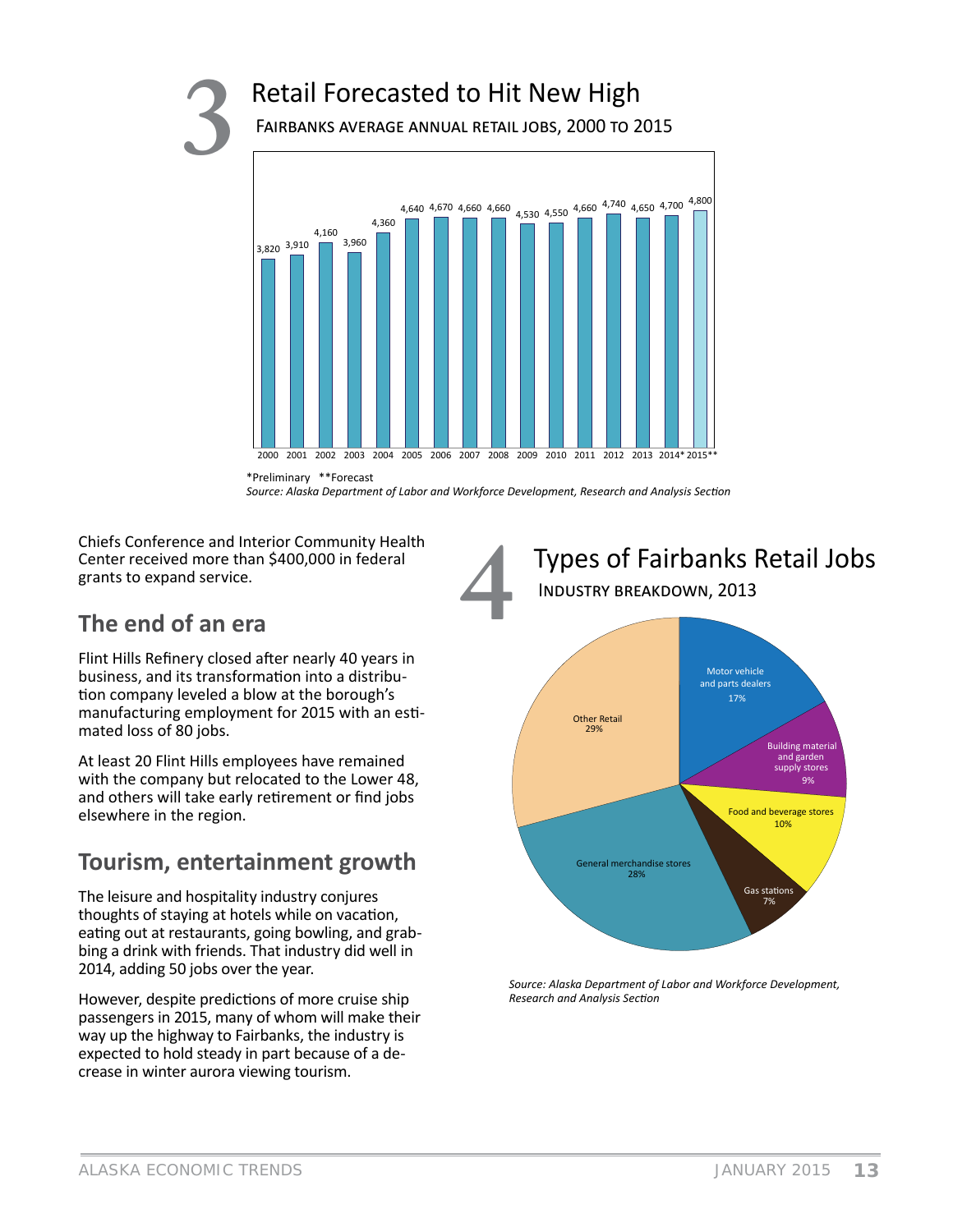#### Health Care Dipped Slightly in 2014 **FAIRBANKS JOBS, 2004 TO 2014** 2,000 1.800 **Hospitals** 1.600 -<br>Ambulatory Care 1,400



Source: Alaska Department of Labor and Workforce Development, Research and Analysis Section



Source: Alaska Department of Labor and Workforce Development, Research and Analysis Section

#### Losses in state government

Fairbanks state government employment includes the University of Alaska Fairbanks, whose strained budget is expected to result in a shortfall of approximately \$14 million. This could mean job losses for the university for the second half of 2015.

State government employment, including the university, declined by 50 jobs in 2014 and a similar decline is expected for 2015. Along with possible job losses at the university, State of Alaska employment has been falling through attrition: employees retiring and not being replaced.

#### F35s may be on the horizon

The Air Force selected Eielson Air Force Base as the preferred site to house two squadrons of F-35 fighter jets. The decision won't be final until November 2015, though, so the impact probably wouldn't be felt until 2016. Even then, the effects would start small and grow until the squadrons' arrival in 2019.

The potential addition of these two squadrons would add hundreds of jobs on Eielson along with added jobs in the industries that support soldiers, their dependents, and civilian employees. (See Exhibit 6.)

Alyssa Shanks is an economist at the Department of Labor in Anchorage. Reach her at (907) 269-4863 or alyssa.shanks@alaska.gov.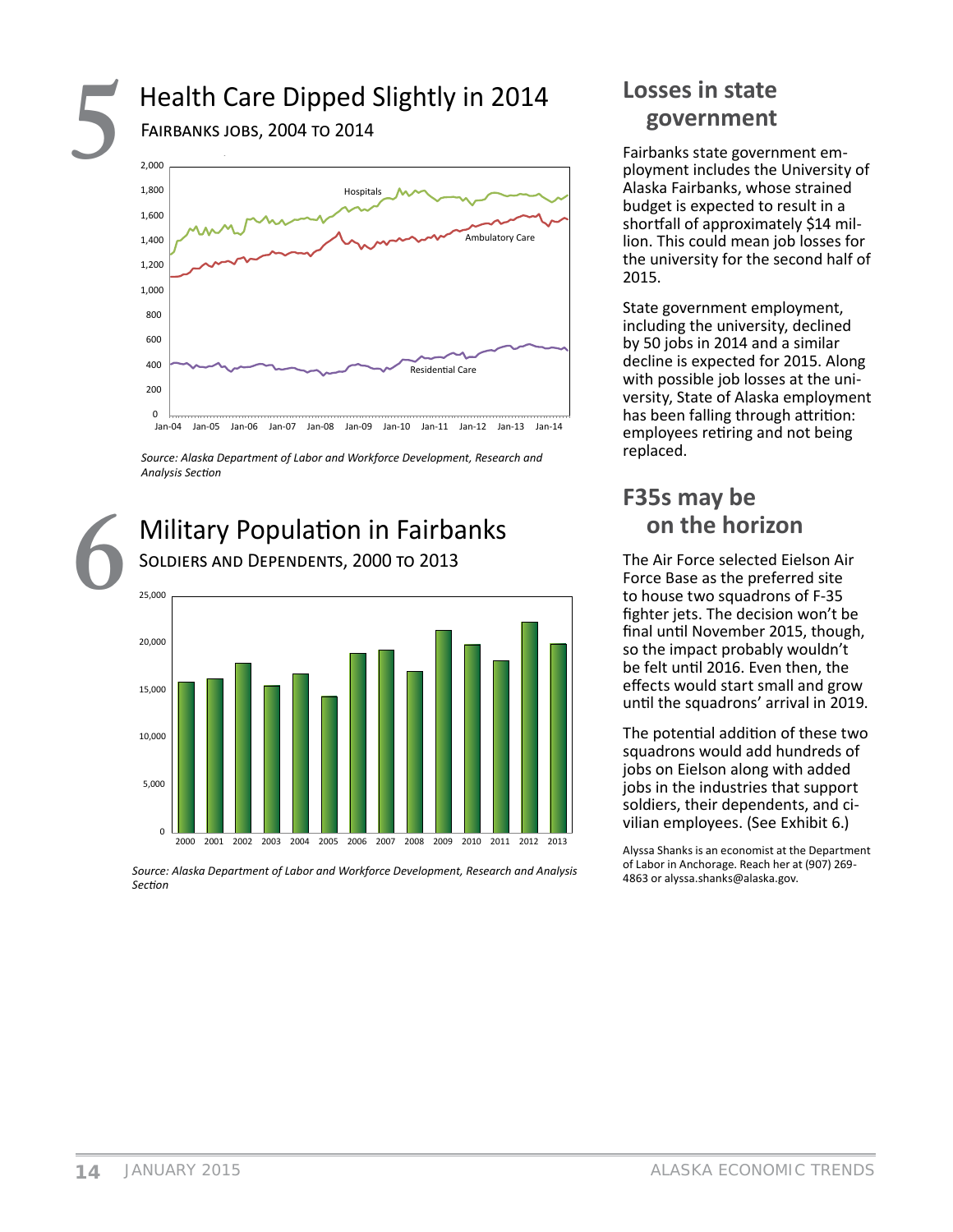# Southeast faces small employment loss in 2015

#### By **CONOR BELL**

outheast Alaska lost about 250 jobs in 2014, or 0.7 percent of total employment. The decline was due to moderate government losses accompanied by a flat private sector.

That trend is expected to continue in 2015 with a loss of about 200 jobs, or 0.5 percent. (See Exhibit 1.) A lack of population growth and government budget constraints will set the trend for this year, although the private sector should maintain its current job levels.

#### **Population levels off**

Southeast gains new residents through natural increase, or births minus deaths, as is typical throughout the United States. However, these gains are balanced out by negative net migration, meaning more people have been leaving the region than moving in.

During the recent national recession and its aftermath, more people moved to Southeast than moved away. This created four years of positive net migration, years that deviated from the norm established over the preceding decade. (See Exhibit 2.) Southeast lost population from 2000 to 2008 and again in 2013, and is forecasted to continue declining in the near future. An aging population will temper natural increase in the long term.

2004 то 2015



#### **Losses throughout government**

Government budget cuts and limited funding spell continued job losses this year. Government provided 35 percent of jobs in Southeast in 2013 and 42 percent of total wages. While government jobs are important throughout the state, they're critical in Southeast, where 47 percent of current workers who earned wages in at least five of the 10 prior years worked for state or local government at some point in the last decade. Statewide, it was 33 percent.

State government's 10-year employment in Southeast had fallen by 3 percent as of 2013 but had grown 9 percent statewide. (See Exhibit 3.) With budget concerns mounting, further losses are expected in Southeast. Enrollment has also declined at the University of Alaska Southeast.

Over 40 percent of Southeast's state employees are 50 or older, and as these workers retire, many of their positions will likely remain vacant. Positions that are



**1** Minor Job Loss Forecasted for Southeast

#### \*Preliminary \*\*Forecast *Source: Alaska Department of Labor and Workforce Development, Research and Analysis SecƟ on*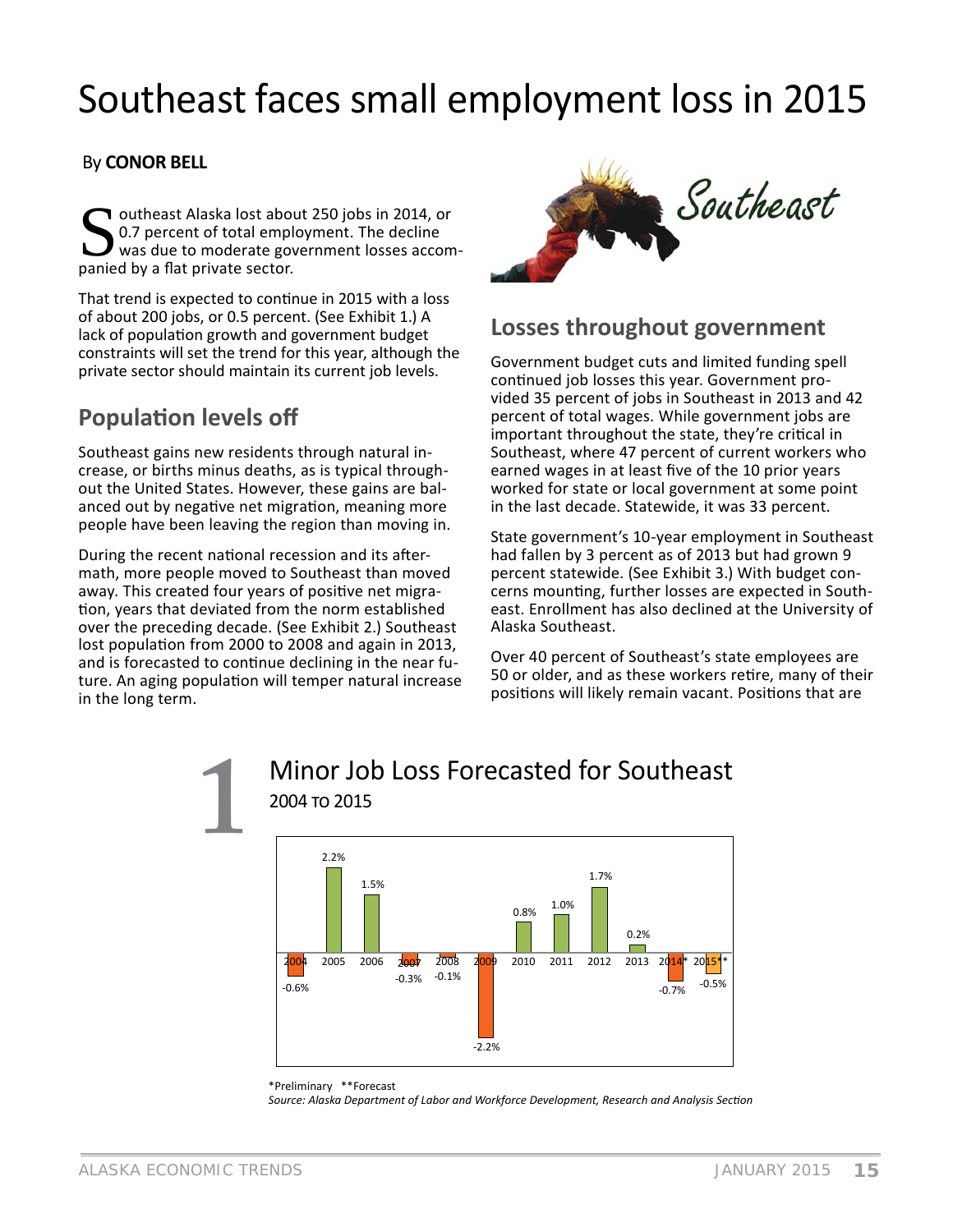#### Net Migration Loss After Years of Gains **SOUTHEAST, 1999 TO 2013**



Source: Alaska Department of Labor and Workforce Development, Research and Analysis Section

refilled could still push employment averages down, as they can remain vacant for a long time before a replacement is hired.

Federal government has generally been on the decline for the last decade. While many of the prior losses were in the U.S. Forest Service, that agency's employment has leveled off. Losses in 2015 will be due to attrition in most other federal programs.

The picture for local government is similar, as diminishing federal funding will squeeze tribal governments and budget cuts will lead to minor losses in local government administration. School districts will also face mild thinning due to declining enrollment and funding.

#### **Strong year for manufacturing**

Manufacturing in Southeast is primarily seafood processing, an industry characterized by low wages and 67 percent nonresident workers. Employment in seafood processing has been high for the last few years, and the Department of Fish and Game has forecasted a strong 2015 pink salmon harvest of 58 million fish, which will help sustain the elevated levels of summer employment seen in the past few years.

In other manufacturing, the State of Alaska has hired Vigor Alaska, which owns the Ketchikan Shipyard, to build two Alaska Class ferries. The company plans to hire up to 80 additional employees, in jobs that tend to be high-wage, at its Ketchikan facility for the multiyear project.

#### **Stable health care negated** by social assistance losses

The education and health services sector includes private education, health care, and social assistance, though Southeast has little private education.

Private health care is more variable in the region than it is statewide. After a tough 2013 and 2014, the industry began to stabilize. Social assistance, which has been on a continual decline due to decreased federal funding, should push the sector as a whole into the red in 2015.

#### **Other private industries**

Southeast construction has been strong for the last few years, and its high employment is expected to continue. Spending on capital projects will likely decrease in the future due to budget constraints, but that's unlikely to affect 2015 significantly, because many projects throughout Southeast are in intermediary stages.

As the U.S. economy continues to recover, more tourists will visit Southeast and patronize restaurants, hotels, and recreation establishments. While tourism spans multiple sectors in the economy, its jobs are mainly in leisure and hospitality, which is forecasted to grow in 2015.

Trade, transportation, and utilities will remain flat. Though tourism will boost some retail trade and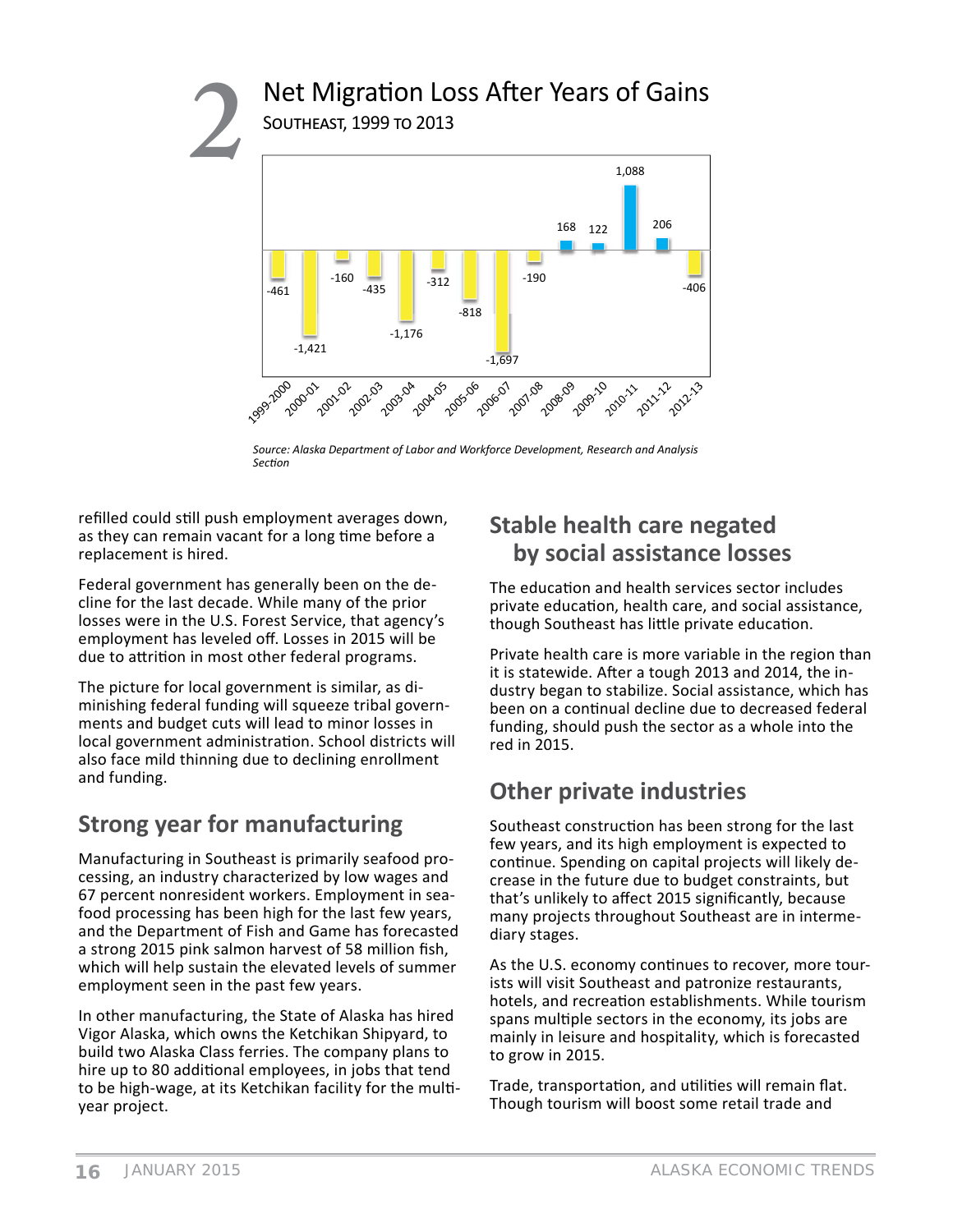

transportation businesses, Southeast's lack of population growth will put a damper on the sector overall.

Mining job levels should hold steady. The industry has grown over the past several years due to the opening of Kensington Mine near Juneau. Exploration will continue at levels similar to 2014, primarily on Prince of Wales Island, but no new mines are slated to open this year. The investment climate remains weak, due in part to low mineral prices.

Conor Bell is an economist at the Department of Labor in Juneau. Reach him at (907) 465-6037 or conor.bell@alaska.gov.

\*Preliminary \*\*Forecast

Source: Alaska Department of Labor and Workforce Development, Research and Analysis Section

#### Southeast Employment Forecast 2013 то 2015

|                                            | 2013<br><b>Monthly</b><br>Average <sup>1</sup> | 2014<br><b>Monthly</b><br>Average <sup>1</sup> | Change<br>2013<br>to 2014 | Percent<br>Change<br>2013 to 2014 | 2015<br><b>Monthly</b><br>Average | Change<br>2014<br>to 2015 | Percent<br>Change<br>2014 to 2015 |
|--------------------------------------------|------------------------------------------------|------------------------------------------------|---------------------------|-----------------------------------|-----------------------------------|---------------------------|-----------------------------------|
| Total Nonfarm Employment <sup>2</sup>      | 37,350                                         | 37,100                                         | $-250$                    | $-0.7%$                           | 36,900                            | $-200$                    | $-0.5%$                           |
| <b>Total Private</b>                       | 24,150                                         | 24,100                                         | -50                       | $-0.2%$                           | 24,100                            | $\mathbf 0$               | 0                                 |
| Mining and Logging                         | 950                                            | 900                                            | -50                       | $-5.3%$                           | 900                               | $\Omega$                  | 0                                 |
| Construction                               | 1,650                                          | 1,700                                          | 50                        | 3.0%                              | 1,700                             | $\Omega$                  | $\Omega$                          |
| Manufacturing                              | 2,200                                          | 2,300                                          | 100                       | 4.5%                              | 2,350                             | 50                        | 2.2%                              |
| Trade, Transportation, and Utilities       | 7,150                                          | 7,100                                          | -50                       | $-0.7%$                           | 7,100                             | $\Omega$                  | $\Omega$                          |
| Information                                | 500                                            | 500                                            | $\Omega$                  | $0\%$                             | 450                               | -50                       | $-10.0\%$                         |
| <b>Financial Services</b>                  | 1,200                                          | 1,150                                          | -50                       | $-4.2%$                           | 1,100                             | -50                       | $-4.3%$                           |
| <b>Professional and Business Services</b>  | 1.500                                          | 1,500                                          | $\Omega$                  | 0.0%                              | 1,500                             | $\Omega$                  | $\Omega$                          |
| Education <sup>3</sup> and Health Services | 3.950                                          | 3.850                                          | $-100$                    | $-2.5%$                           | 3,800                             | -50                       | $-1.3%$                           |
| Leisure and Hospitality                    | 3,800                                          | 3,850                                          | 50                        | 1.3%                              | 3,950                             | 100                       | 2.6%                              |
| <b>Other Services</b>                      | 1,250                                          | 1,250                                          | $\Omega$                  | 0%                                | 1,250                             | $\Omega$                  | $0\%$                             |
| Government                                 | 13,200                                         | 13,000                                         | $-200$                    | $-1.5%$                           | 12,800                            | $-200$                    | $-1.5%$                           |
| Federal Government <sup>4</sup>            | 1,550                                          | 1,450                                          | $-100$                    | $-6.5%$                           | 1,400                             | -50                       | $-3.4%$                           |
| State Government <sup>5</sup>              | 5,500                                          | 5,450                                          | -50                       | $-0.9%$                           | 5,350                             | $-100$                    | $-1.8%$                           |
| Local Government <sup>6</sup>              | 6,150                                          | 6,100                                          | -50                       | $-0.8%$                           | 6,050                             | -50                       | $-0.8%$                           |

<sup>1</sup>Preliminary and adjusted estimates

<sup>2</sup>Excludes self-employed workers, fishermen, domestic workers and unpaid family workers.

<sup>3</sup>Private education only

<sup>4</sup>Excludes uniformed military

<sup>5</sup>Includes the University of Alaska

<sup>6</sup>Includes elementary and secondary public school systems

Source: Alaska Department of Labor and Workforce Development, Research and Analysis Section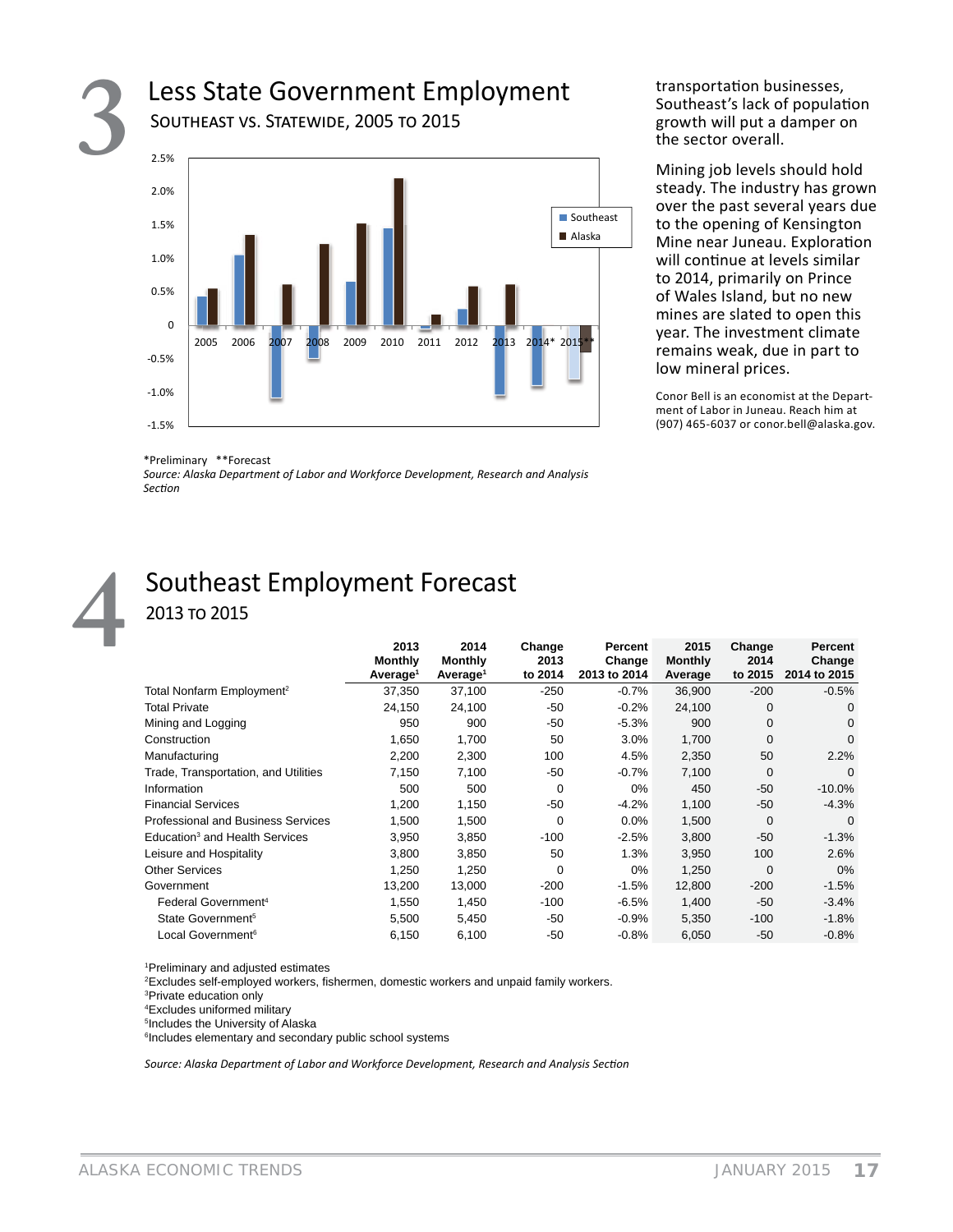# Employment Scene

# **Unemployment Rates**<br>**JANUARY 2003 TO NOVEMBER 2014**



*Sources: Alaska Department of Labor and Workforce Development, Research and Analysis;*  and U.S. Bureau of Labor Statistics

#### **ANCHORAGE FORECAST**

Continued from page 10

last year, including Natural Pantry, Three Bears in Chugiak, Cabela's, Bass Pro Shop, and Fred Meyer.

Stores opening in 2015 include Nordstrom Rack, a new Pier 1 Imports, a new Men's Warehouse, and an H&M. These new retailers' combined employment will be significantly smaller than last year's list. Stores also often over-hire when they open and trim with time, meaning a few of last year's new jobs will disappear. As a result, retail is forecasted to grow again in 2015, but more moderately.

#### **Little change in financial industry**

One of the financial industry's major drivers is real estate and its connected activity, including mortgage lending, title work, and insurance. During the first three quarters of 2014, home sales declined 8 percent in Anchorage, while the price of single-family homes increased by 6 percent. (See Exhibit 5.) The number of new residential building units permitted increased, though, from 518 for the first 11 months of 2013 to 758 for 2014, all from a surge in multi-family units. This helped keep the industry on an even keel.

The balance of the financial industry, which includes banking, investments, financial brokers, and other types of insurance, is not likely to change much during the forecast period.

Neal Fried is an economist with the Department of Labor in Anchorage. Reach him at (907) 269-4861 or neal.fried@alaska.gov.

# 2 Unemployment Rates

|                                 | Prelim. | <b>Revised</b> |       |
|---------------------------------|---------|----------------|-------|
| <b>SEASONALLY ADJUSTED</b>      | 11/14   | 10/14          | 11/13 |
| <b>United States</b>            | 5.8     | 5.8            | 7.0   |
| Alaska Statewide                | 6.6     | 6.7            | 6.5   |
| <b>NOT SEASONALLY ADJUSTED</b>  |         |                |       |
| <b>United States</b>            | 5.5     | 5.5            | 6.6   |
| Alaska Statewide                | 6.2     | 5.9            | 6.3   |
| Anchorage/Mat-Su Region         | 5.2     | 5.0            | 5.1   |
| Municipality of Anchorage       | 4.8     | 4.7            | 4.6   |
| Matanuska-Susitna Borough       | 6.8     | 6.2            | 6.9   |
| <b>Gulf Coast Region</b>        | 7.1     | 6.5            | 7.3   |
| Kenai Peninsula Borough         | 7.2     | 6.7            | 7.2   |
| Kodiak Island Borough           | 5.2     | 4.1            | 5.8   |
| Valdez-Cordova Census Area      | 9.3     | 8.5            | 9.9   |
| <b>Interior Region</b>          | 6.5     | 6.0            | 6.5   |
| Denali Borough                  | 15.6    | 7.0            | 17.9  |
| Fairbanks North Star Borough    | 5.6     | 5.3            | 5.4   |
| Southeast Fairbanks Census Area | 10.5    | 9.9            | 11.0  |
| Yukon-Koyukuk Census Area       | 14.0    | 13.5           | 15.1  |
| <b>Northern Region</b>          | 8.3     | 8.3            | 9.0   |
| Nome Census Area                | 10.2    | 10.3           | 10.2  |
| North Slope Borough             | 4.2     | 4.0            | 4.8   |
| Northwest Arctic Borough        | 13.2    | 13.0           | 14.9  |
| <b>Southeast Region</b>         | 6.8     | 6.1            | 6.7   |
| Haines Borough                  | 9.9     | 8.2            | 10.3  |
| Hoonah-Angoon Census Area       | 17.9    | 11.2           | 20.1  |
| Juneau, City and Borough        | 4.7     | 4.5            | 4.5   |
| Ketchikan Gateway Borough       | 6.6     | 6.1            | 6.3   |
| Petersburg Census Area          | 9.5     | 7.6            | 10.3  |
| Prince of Wales-Hyder CA        | 13.7    | 13.1           | 12.8  |
| Sitka, City and Borough         | 5.2     | 4.5            | 5.4   |
| Skagway, Municipality           | 19.2    | 14.2           | 20.8  |
| Wrangell, City and Borough      | 10.5    | 9.1            | 10.2  |
| Yakutat, City and Borough       | 9.0     | 7.4            | 11.2  |
| <b>Southwest Region</b>         | 12.4    | 12.2           | 13.5  |
| Aleutians East Borough          | 10.3    | 7.9            | 14.8  |
| Aleutians West Census Area      | 7.7     | 8.1            | 10.8  |
| <b>Bethel Census Area</b>       | 13.4    | 13.6           | 13.9  |
| <b>Bristol Bay Borough</b>      | 6.7     | 5.9            | 7.4   |
| Dillingham Census Area          | 10.0    | 10.0           | 10.6  |
| Lake and Peninsula Borough      | 7.5     | 7.0            | 7.8   |
| Wade Hampton Census Area        | 19.0    | 19.4           | 19.4  |

*Sources: Alaska Department of Labor and Workforce Development, Research and Analysis; and U.S. Bureau of Labor Statistics*